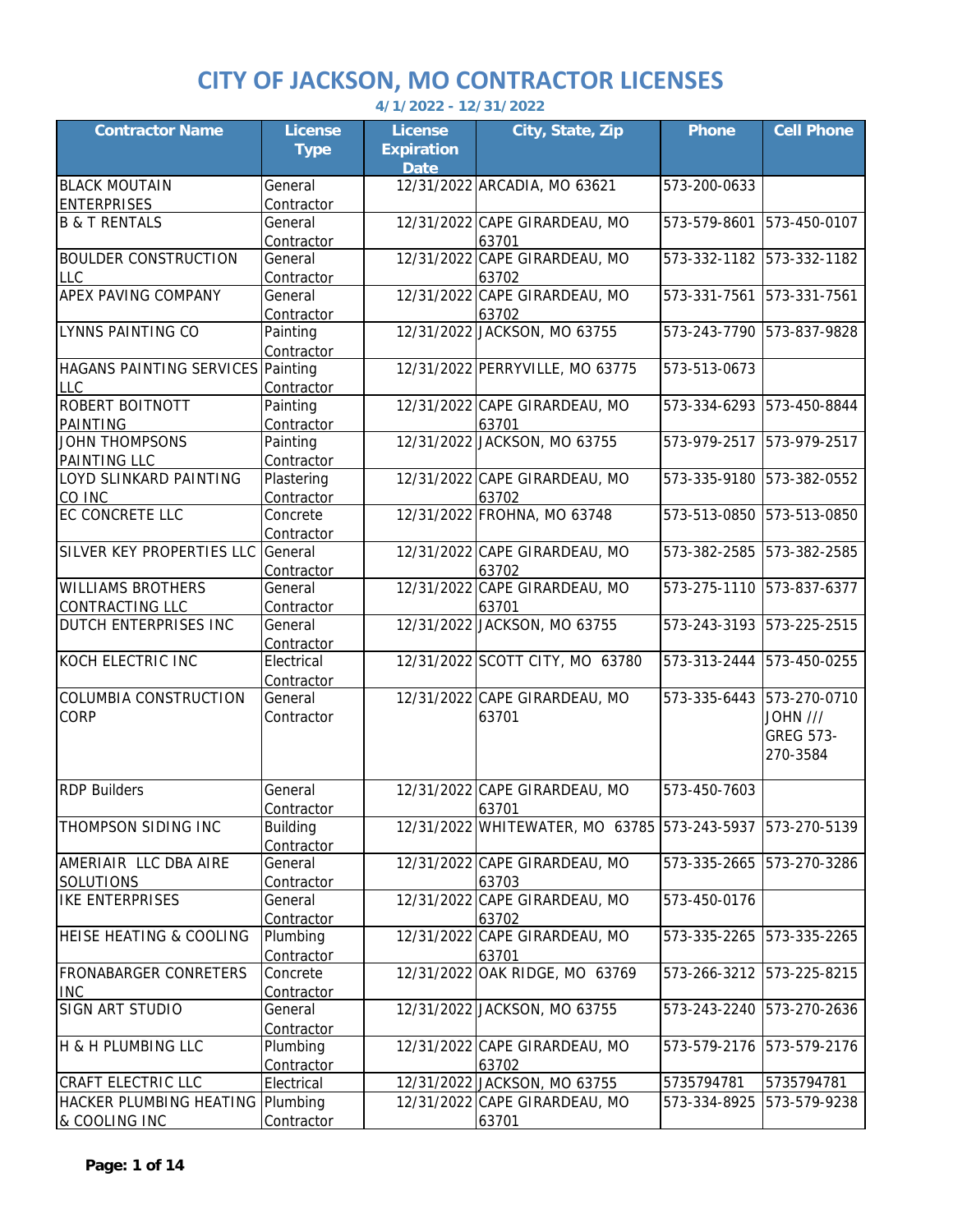| LOWES CONCRETE LLC                                      | General<br>Contractor         | 12/31/2022 PERRYVILLE, MO 63775                       | 573-576-6034 | 573-576-6034              |
|---------------------------------------------------------|-------------------------------|-------------------------------------------------------|--------------|---------------------------|
| POWER LINE CONSULTANTS<br><b>LLC</b>                    | Electrical<br>Contractor      | 12/31/2022 FARMINGTON, MO 63640                       | 573-747-0646 | 573-747-6039              |
| <b>Z CREW ENTERPRISES LLC</b>                           | General<br>Contractor         | 12/31/2022 JACKSON, MO 63755                          | 573-579-0891 | 573-579-0891              |
| <b>MUELLER BROTHERS</b><br><b>IRRIGATION</b>            | Plumbing<br>Contractor        | 12/31/2022 CAPE GIRARDEAU, MO<br>63701                | 573-651-0192 | 573-651-0192              |
| SIDES CONSTRUCTION CO.                                  | General                       | 12/31/2022 CAPE GIRARDEAU, MO                         |              | 573-243-8127 573-579-2105 |
| <b>INC</b>                                              | Contractor                    | 63702                                                 |              | <b>BILLY</b>              |
| TOM BEUSSINK EXCAVATING<br><b>INC</b>                   | Excavation<br>Contractor      | 12/31/2022 JACKSON, MO 63755                          | 573-243-0265 | 618-270-3910              |
| ALLEN PORTABLE BUILDINGS<br><b>INC</b>                  | <b>Building</b><br>Contractor | 12/31/2022 SIKESTON, MO 63801                         | 866-471-1805 | 573-380-9537              |
| <b>PINNACLE HOMES &amp;</b>                             | General                       | 12/31/2022 CAPE GIRARDEAU, MO                         | 573-270-0279 | 573-270-0279              |
| DEVELOPMENT LLC                                         | Contractor                    | 63701                                                 |              |                           |
| ELECTRICAL CONTRACTORS                                  | Electrical                    | 12/31/2022 CAPE GIRARDEAU, MO                         | 573-335-4556 | 573-225-0359              |
| <b>INC</b><br>DON MOORE ELECTRIC                        | Contractor<br>Electrical      | 63702<br>12/31/2022 WHITEWATER, MO 63785 573-225-8078 |              | 573-225-8078              |
|                                                         | Contractor                    |                                                       |              |                           |
| S & S DRYWALL X LLC                                     | Drywall<br>Contractor         | 12/31/2022 JACKSON, MO 63755                          |              | 573-837-6689              |
| JERRYS HANDYMAN SERVICE                                 | General<br>Contractor         | 12/31/2022 JACKSON, MO 63755                          | 573-225-6621 | 573-225-6621              |
| MASTEC NORTH AMERICA<br><b>INC</b>                      | Excavation<br>Contractor      | 12/31/2022 PACIFIC, MO 63069                          | 636-257-8015 | 636-222-0799              |
| PRESTIGIOUS DESIGN LLC                                  | General<br>Contractor         | 12/31/2022 CHAFFEE, MO 63740                          | 573-986-8783 |                           |
| <b>SCHAEFER PLUMBING</b>                                | Plumbing                      | 12/31/2022 CHAFFEE, MO 63740                          | 5738873333   | 5733186057                |
| FRAZIER ELECTRICAL<br><b>SERVICE</b>                    | Electrical<br>Contractor      | 12/31/2022 CHARLESTON, MO 63834                       | 573-233-9485 |                           |
| MITCHELL CUSTOM                                         | General                       | 12/31/2022 CAPE GIRARDEAU, MO                         | 5732702996   |                           |
| <b>CARPENTRY LLC</b>                                    | Contractor                    | 63701                                                 |              |                           |
| ANDERSON LED SIGNS                                      | General                       | 12/31/2022 JONESBORO, AR 72403                        | 870-275-1111 | 573-340-8900              |
|                                                         | Contractor                    |                                                       |              |                           |
| <b>SCHUMER BROS HEATING,</b><br>COOLING, & PLUMBING LLC | Plumbing<br>Contractor        | 12/31/2022 PERRYVILLE, MO 63775                       | 573-547-6517 | 573-768-6529              |
| <b>CANEDY SIGN &amp; GRAPHICS</b>                       | General<br>Contractor         | 12/31/2022 CAPE GIRARDEAU, MO<br>63702                | 573-334-5041 | 573-334-5041              |
| <b>CLARK &amp; SONS EXCAVATING</b><br><b>LLC</b>        | General<br>Contractor         | 12/31/2022 CAPE GIRARDEAU, MO<br>63701                | 573-335-3547 | 573-579-4103              |
| <b>SHAWNEE ELECTRIC</b>                                 | Electrical                    | 12/31/2022 CAPE GIRARDEAU, MO                         | 573-335-1758 | 573-450-6366              |
| <b>CONTRACTORS INC</b>                                  | Contractor                    | 63703                                                 |              |                           |
| <b>CLARK WATER WELL</b><br><b>SERVICES</b>              | General<br>Contractor         | 12/31/2022 JACKSON, MO 63755                          | 573-334-9586 | 573-275-0449              |
| COPI RITE INC / THE RITE                                | General                       | 12/31/2022 JACKSON, MO 63755                          | 573-334-4439 | 573-334-4439              |
| <b>GROUP</b>                                            | Contractor                    |                                                       |              |                           |
| JEFF MESSMER EXCAVATING                                 | Excavation<br>Contractor      | 12/31/2022 JACKSON, MO 63755                          | 5732700518   | 5732700518                |
| <b>FLOYD &amp; SONS</b>                                 | General<br>Contractor         | 12/31/2022 JACKSON, MO 63755                          | 573-339-1888 |                           |
| MCCULLOUGH HANDYMAN                                     | General                       | 12/31/2022 BURFORDVILLE, MO                           | 573-225-4676 | 573-225-4676              |
| <b>SERVICES LLC</b>                                     | Contractor                    | 63739                                                 |              |                           |
| LT CUSTOM HOMES LLC                                     | General<br>Contractor         | 12/31/2022 JACKSON, MO 63755                          | 573-450-0089 |                           |
| JARRELL CONSTRUCTIN LLC                                 | Concrete                      | 12/31/2022 BLOOMFIELD, MO 63825                       | 573-568-2701 | 573-614-0830              |
|                                                         | Contractor                    |                                                       |              |                           |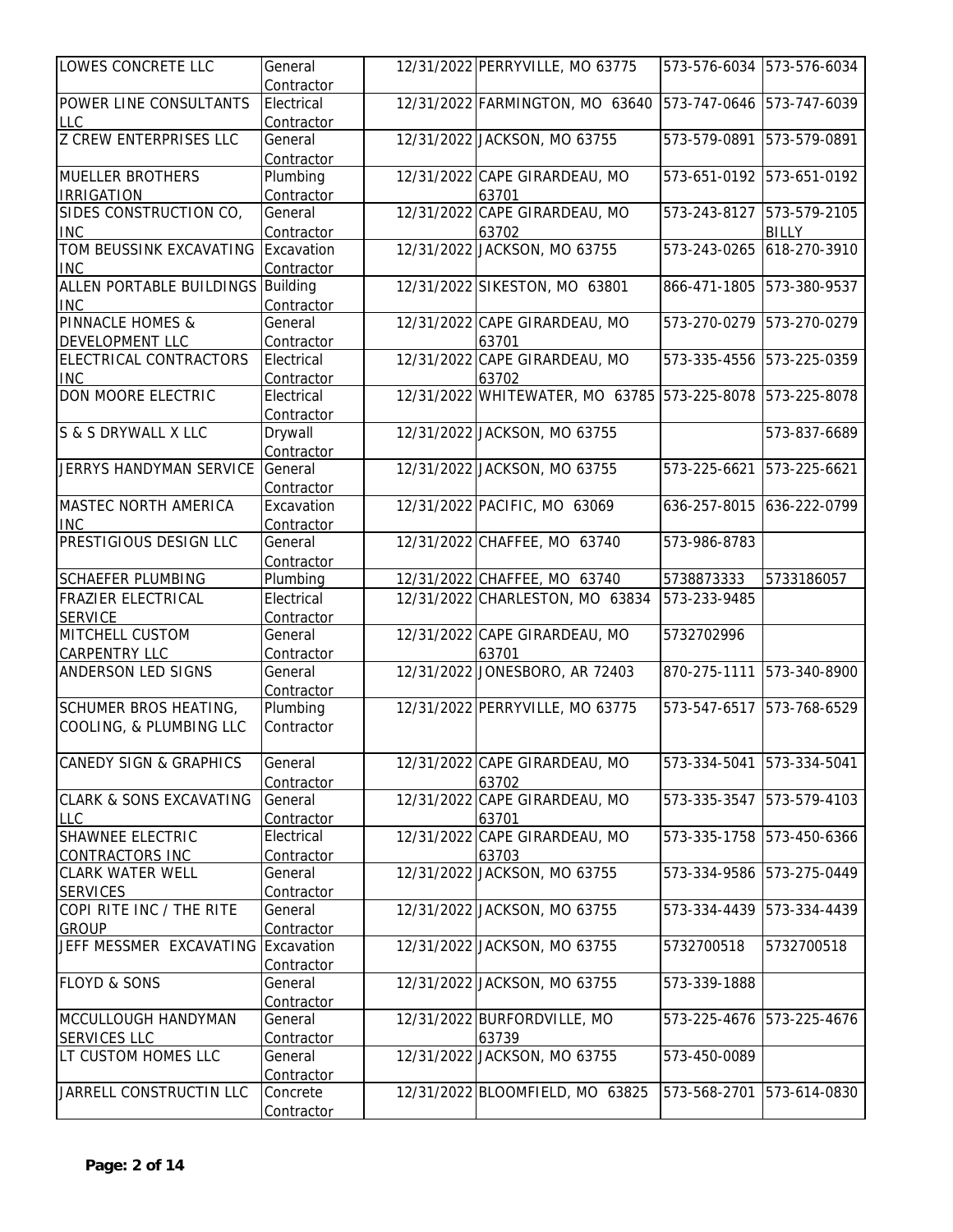| <b>LICHTENEGGER</b>                 | General      | 12/31/2022 JACKSON, MO 63755                              | 573-243-8463 | 573-450-0089 |
|-------------------------------------|--------------|-----------------------------------------------------------|--------------|--------------|
| <b>CONSTRUCTION LLC</b>             | Contractor   |                                                           |              |              |
| <b>BOOTHEEL FENCE CO INC</b>        | General      | 12/31/2022 JACKSON, MO 63755                              | 573-204-7250 | 573-2047250  |
|                                     | Contractor   |                                                           |              |              |
| <b>ARMSTRONG SEAMLESS</b>           | General      | 12/31/2022 JACKSON, MO 63755                              | 573-204-7635 | 573-225-1271 |
| <b>GUTTERING</b>                    | Contractor   |                                                           |              |              |
| <b>BT ELECTRIC LLC</b>              | Electrical   | 12/31/2022 BLOOMSDALE, MO 63627                           | 573-483-9800 | 573-535-9472 |
|                                     | Contractor   |                                                           |              |              |
| PERFORMANCE HOME                    | General      | 12/31/2022 JACKSON, MO 63755                              | 573-243-8130 | 573-450-8384 |
| <b>BUILDERS LLC</b>                 | Contractor   |                                                           |              |              |
| <b>D &amp; K MASONRY INC</b>        | <b>Brick</b> | 12/31/2022 FROHNA, MO 63748                               | 573-768-0137 | 573-768-2940 |
|                                     | Contractor   |                                                           |              |              |
| MELVIN MILLS ROOFING LLC            | General      | 12/31/2022 FREDERICK TOWN, MO                             | 573-783-0020 | 573-783-0020 |
|                                     | Contractor   | 63645                                                     |              |              |
| MINI SYSTEMS INC                    | General      | 12/31/2022 SARDIS, MS 38666                               | 662-487-2240 |              |
|                                     | Contractor   |                                                           |              |              |
| ZOELLNER CONSTRUCTION               | General      | 12/31/2022 PERRYVILLE, MO 63775                           | 573-547-8030 | 573-547-8030 |
| CO INC                              | Contractor   |                                                           |              |              |
| <b>SACHS ELECTRIC COMPANY</b>       | Electrical   | 12/31/2022 FENTON, MO 63026                               | 636-532-2000 | 573-631-0700 |
|                                     | Contractor   |                                                           |              |              |
| <b>PREMIUM MECHANICAL &amp;</b>     | General      | 12/31/2022 JACKSON, MO 63755                              | 573-243-3918 | 573-450-5094 |
| <b>AUTOMATION INC</b>               | Contractor   |                                                           |              |              |
| THELE CONSTRUCTION                  | General      | 12/31/2022 MARBLE HILL, MO 63764                          | 5739797174   | 573-979-7174 |
|                                     | Contractor   |                                                           |              |              |
| TK ELEVATOR CORPORATION             | General      | 12/31/2022 ATLANTA, GA 30339                              | 678-424-3691 |              |
|                                     | Contractor   |                                                           |              |              |
| RIVERSIDE ROOFING                   | Roofing      | 12/31/2022 CAPE GIRARDEAU, MO                             | 573-803-4028 | 573-803-4028 |
| <b>COMPANY LLC</b>                  | Contractor   | 63703                                                     |              |              |
| JACKSON DRYWALL CO LLC              | General      | 12/31/2022 MILLERSVILLE, MO 63766 573-243-6442            |              | 573450-0230  |
|                                     | Contractor   |                                                           |              |              |
| <b>FOLTZ BROTHERS</b>               | General      | 12/31/2022 SEDGEWICKVILLE, MO                             | 573-243-9997 |              |
| CONSTRUCTION LLC                    | Contractor   | 63781                                                     |              |              |
| DOWD COMPANYS LLC                   | General      | 12/31/2022 MARBLE HILL, MO 63764                          | 573-238-5269 | 573-238-5269 |
|                                     | Contractor   |                                                           |              |              |
| MACE CONSTRUCTION INC               | General      | 12/31/2022 JACKSON, MO 63755                              | 573-243-9189 | 573-270-     |
|                                     | Contractor   |                                                           |              | 7476225-3531 |
|                                     |              |                                                           |              |              |
| MIDSTATES ENERGY CO, LLC Electrical |              | 12/31/2022 BLOOMSDALE, MO 63627 573-880-2436 573-883-6054 |              |              |
|                                     | Contractor   |                                                           |              |              |
| A-B CONTRACTING INC                 | General      | 12/31/2022 FESTUS, MO 63028                               | 636-931-7800 | 314-630-7885 |
|                                     | Contractor   |                                                           |              |              |
| TRUE NORTH MANAGEMENT               | General      | 12/31/2022 FENTON, MO 63026                               | 636-717-0111 | 636-717-0111 |
| <b>SERVICES LLC</b>                 | Contractor   |                                                           |              |              |
|                                     |              |                                                           |              |              |
| <b>EASTERN MISSOURI</b>             | General      | 12/31/2022 JACKSON, MO 63755                              | 573-243-3133 | 573-225-3798 |
| INDUSTRIES INC - EMI                | Contractor   |                                                           |              |              |
| ZIGLIN SIGNS INC                    | General      | 12/31/2022 WASHINGTON, MO 63090 636-390-8455              |              | 636-390-8455 |
|                                     | Contractor   |                                                           |              |              |
| JENNINGS MASONRY                    | General      | 12/31/2022 JACKSON, MO 63755                              | 573-579-0274 | 573-579-0274 |
|                                     | Contractor   |                                                           |              |              |
| <b>HILER HOME INSPECTION &amp;</b>  | Electrical   | 12/31/2022 JACKSON, MO 63755                              | 573-225-3805 | 573-225-3805 |
| ELECTRICAL SERVICES                 | Contractor   |                                                           |              |              |
| PETERS SERVICE COMPANY              | General      | 12/31/2022 MARBLE HILL, MO 63764                          | 573-238-4200 | 573-238-4200 |
|                                     | Contractor   |                                                           |              |              |
| <b>ERIC RESSEL</b>                  | General      | 12/31/2022 CAPE GIRARDEAU, MO                             | 573-450-0588 | 573-450-0588 |
| <b>CONSTRUCTION</b>                 | Contractor   | 63701                                                     |              |              |
| CE CONTRACTING INC                  | General      | 12/31/2022 STE GENEVIEVE, MO                              | 573-483-9158 | 314-640-8068 |
|                                     | Contractor   | 63670                                                     |              |              |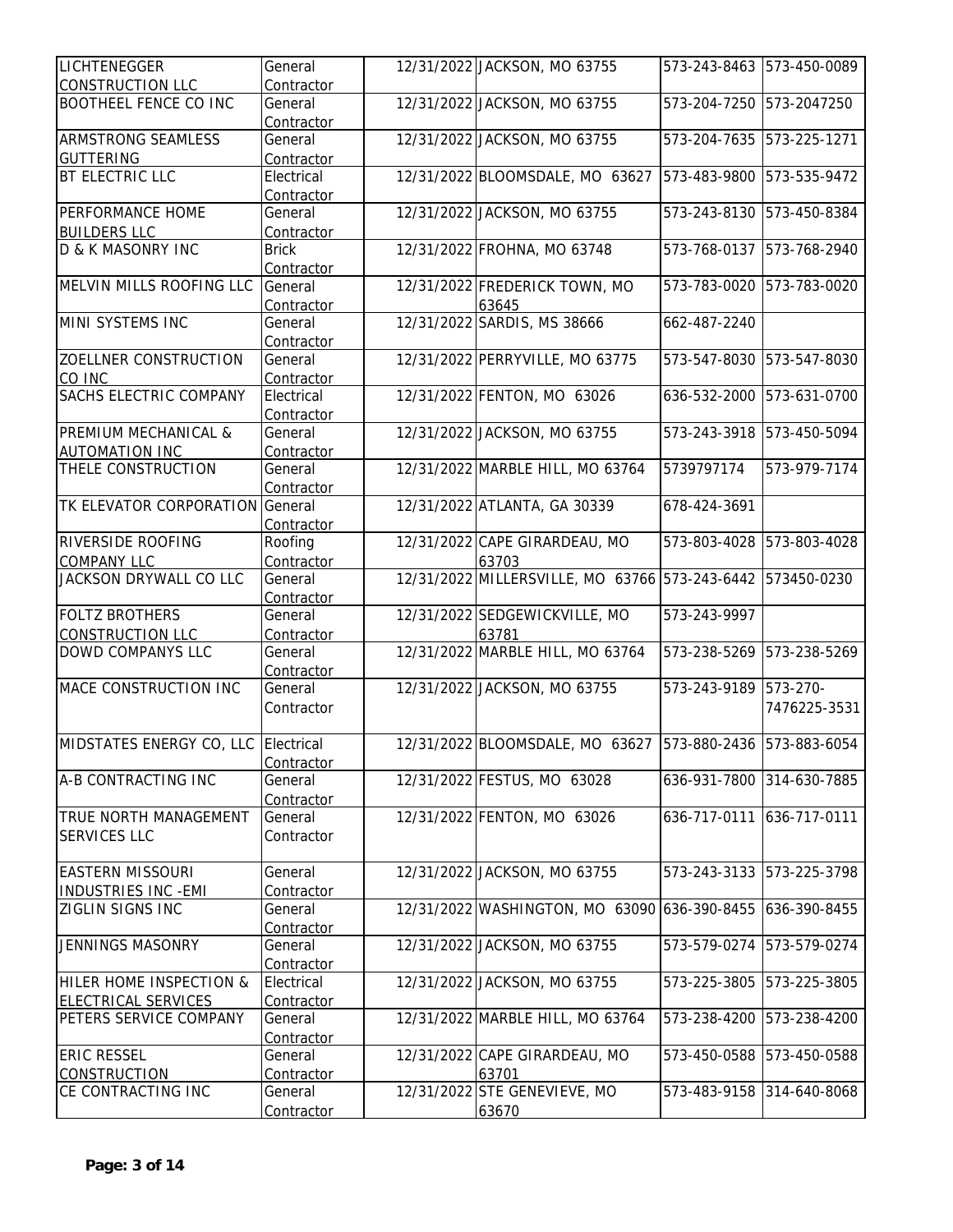| RAIDER MECHANICAL INC                     | Plumbing<br>Contractor        | 12/31/2022 PARK HILLS, MO 63601        | 5736315768   | 573-631-5768 |
|-------------------------------------------|-------------------------------|----------------------------------------|--------------|--------------|
| <b>BOULDER CONSTRUCTION</b><br><b>LLC</b> | General                       | 12/31/2022 CAPE GIRARDEAU, MO<br>63702 | 573-332-1182 | 573-332-1182 |
| <b>BLOOMFIELD ROAD</b>                    | Contractor<br>General         | 12/31/2022 SCOTT CITY, MO 63780        | 573-335-2626 | 573-579-8258 |
| LANDSCAPE LLC<br>RICHARDET FLOOR          | Contractor<br><b>Building</b> | 12/31/2022 PERRYVILLE, MO 63775        | 573-517-0011 | 573-517-3654 |
| <b>COVERING</b>                           | Contractor                    |                                        |              |              |
| WOODS BASEMENT SYSTEMS                    | General                       | 12/31/2022 COLLINSVILLE, IL 62234      | 618-344-2288 | 618-344-2288 |
| <b>INC</b>                                | Contractor                    |                                        |              |              |
| WESBECHER CONSTRUCTION General<br>CO INC  | Contractor                    | 12/31/2022 MARBLE HILL, MO 63764       | 573-238-2325 | 573-208-6511 |
| <b>KENNETH E FOESTE</b>                   | <b>Brick</b>                  | 12/31/2022 CAPE GIRARDEAU, MO          | 573-334-0172 | 573-225-6302 |
| MASONRY INC                               | Contractor                    | 63701                                  |              |              |
| <b>GSRNSB LLC DBA DREYER</b>              | Electrical                    | 12/31/2022 FROHNA, MO 63748            | 573-824-5226 | 573-768-6036 |
| <b>ELECTRIC CO</b>                        | Contractor                    |                                        |              |              |
| <b>QUALITY PLUMBING</b>                   | General                       | 12/31/2022 JACKSON, MO 63755           | 573-979-3740 | 573-979-1448 |
| <b>HEATING &amp; COOLING LLC</b>          | Contractor                    |                                        | Barb         | Tim          |
| MILLER DRYWALL INC                        | Drywall                       | 12/31/2022 SCOTT CITY, MO 63780        | 573-264-4512 | 573-264-4512 |
|                                           | Contractor                    |                                        |              |              |
| <b>INTERIOR PLUS INC</b>                  | General                       | 12/31/2022 SCOTT CITY, MO 63780        | 573-264-3552 | 573-200-4053 |
|                                           | Contractor                    |                                        |              |              |
| <b>SCOTT JANNIN CRANE</b>                 | <b>Building</b>               | 12/31/2022 PERRYVILLE, MO 63775        | 573-846-6814 | 573-846-6814 |
| <b>SERVICE LLC</b>                        | Contractor                    |                                        |              |              |
| MYRACLE ELECTRIC                          | Electrical                    | 12/31/2022 JACKSON, MO 63755           | 573-450-6971 |              |
|                                           | Contractor                    |                                        |              |              |
| DENTON HARDSCAPES LLC                     | General                       | 12/31/2022 JACKSON, MO 63755           | 573-352-0311 | 573-352-0311 |
|                                           | Contractor                    |                                        |              |              |
| FGR MECHANICAL INC                        | General                       | 12/31/2022 CAPE GIRARDEAU, MO          | 573-334-6525 | 573-579-9266 |
|                                           | Contractor                    | 63701<br>12/31/2022 CAPE GIRARDEAU, MO |              |              |
| RIVER BEND MOWING                         | General                       |                                        | 573-979-5091 |              |
| <b>J PARK LLC</b>                         | Contractor<br>General         | 63701<br>12/31/2022 JACKSON, MO 63755  | 573-450-7137 |              |
|                                           | Contractor                    |                                        |              |              |
| COTNER ELECTRIC CO INC                    | Electrical                    | 12/31/2022 CAPE GIRARDEAU, MO          | 573-335-8110 |              |
|                                           | Contractor                    | 63703                                  |              |              |
| POWERS ELECTRIC LLC                       | General                       | 12/31/2022 CAPE GIRARDEAU, MO          | 573-332-8600 | 573-579-5024 |
|                                           | Contractor                    | 63701                                  |              |              |
| <b>BBL CONSTRUCTION INC</b>               | General                       | 12/31/2022 PERRYVILLE, MO 63775        | 573-547-2558 | 573-517-1138 |
|                                           | Contractor                    |                                        |              |              |
| A-1 PORTABLE BUILDINGS                    | <b>Building</b>               | 12/31/2022 FARMINGTON, MO 63640        | 573-915-2670 | 573-421-8765 |
| <b>LLC</b>                                | Contractor                    |                                        |              |              |
| TOTAL ELECTRIC INC                        | Electrical                    | 12/31/2022 FARMINGTON, MO 63640        | 573-756-1709 | 573-747-8185 |
|                                           | Contractor                    |                                        |              |              |
| <b>HI-TECH FIRE PROTECTION</b>            | Plumbing                      | 12/31/2022 SCOTT CITY, MO 63780        | 573-545-3143 | 573-382-6561 |
| <b>LLC</b>                                | Contractor                    |                                        |              |              |
| <b>MISSIONAIR POWER &amp;</b>             | Electrical                    | 12/31/2022 CAPE GIRARDEAU, MO          | 573-450-0765 | 573-450-0765 |
| <b>LIGHT</b><br>JO CO POOLS               | Contractor<br>General         | 63701<br>12/31/2022 ANNA, IL 62906     | 618-833-3686 | 618-713-0769 |
|                                           | Contractor                    |                                        |              |              |
| <b>OBERMANN HEATING &amp;</b>             | Plumbing                      | 12/31/2022 JACKSON, MO 63755           | 573-243-3295 | 573-820-0432 |
| PLUMBING LLC                              | Contractor                    |                                        |              |              |
| MIKE CLIPPARD                             | General                       | 12/31/2022 JACKSON, MO 63755           | 573-243-8670 | 573-225-3915 |
|                                           | <b>Contractor</b>             |                                        |              |              |
| <b>NUSSBAUM ELECTRICAL</b>                | Electrical                    | 12/31/2022 JACKSON, MO 63755           | 573-204-3705 | 573-579-5468 |
| <b>SERVICES LLC</b>                       | Contractor                    |                                        |              |              |
| MICHAEL L ANNIS INC                       | General                       | 12/31/2022 JACKSON, MO 63755           | 573-204-1668 | 573-450-2550 |
|                                           | Contractor                    |                                        |              |              |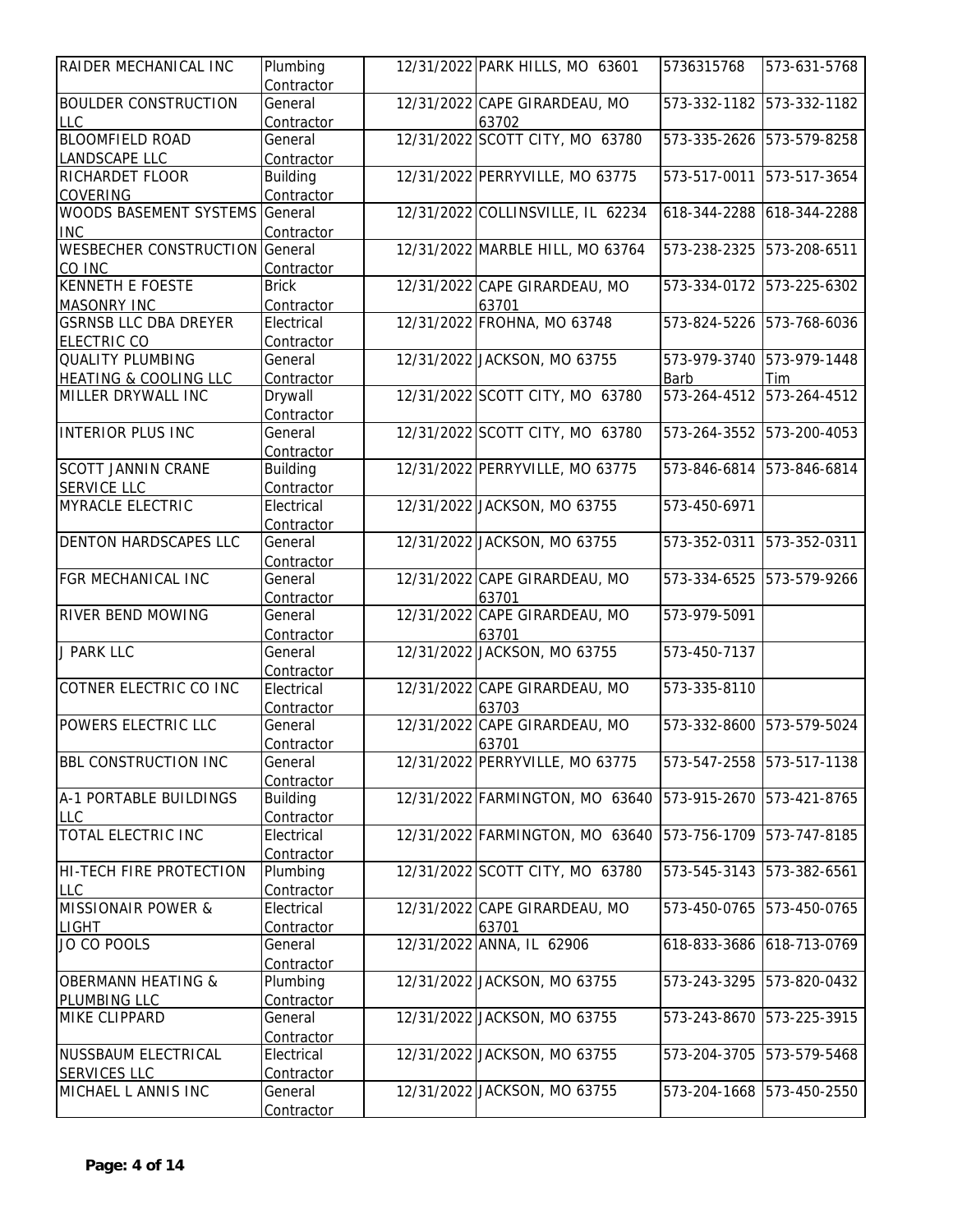| <b>HOBECK SIDING &amp;</b>          | <b>Building</b> | 12/31/2022 JACKSON, MO 63755     |                | 573-243-3779 573-382-6303 |
|-------------------------------------|-----------------|----------------------------------|----------------|---------------------------|
| <b>WINDOWS</b>                      | Contractor      |                                  |                |                           |
| SUN SOLAR LLC                       | Electrical      | 12/31/2022 HOUSTON, MO 65483     | 417-413-1786   | 417-260-5090              |
|                                     | Contractor      |                                  |                |                           |
| ARTISAN CONTRACTING LLC             | General         | 12/31/2022 CAPE GIRARDEAU, MO    | 573-339-1103   | 573-808-1383              |
|                                     | Contractor      | 63703                            |                |                           |
| MARMIC FIRE & SAFETY CO             | Plumbing        | 12/31/2022 JOPLIN, MO 64801      | 417-623-3584   | 417-624-6117              |
| <b>INC</b>                          | Contractor      |                                  |                |                           |
| <b>CARVER ELECTRIC HEATING</b>      | Electrical      | 12/31/2022 FREDERICK TOWN, MO    | 573-783-7069   | 573-783-7069              |
| & COOLING INC                       | Contractor      | 63645                            |                |                           |
| KEITH COOKS BACKHOE LLC             | Plumbing        | 12/31/2022 SEDGEWICKVILLE, MO    | 573-866-3152   | 573-579-8241              |
|                                     | Contractor      | 63781                            |                |                           |
| Anthony's Service Company           | Plumbing        | 12/31/2022 JACKSON, MO 63755     | 573-204-3798   | 573-204-1172              |
| <b>LLC</b>                          | Contractor      |                                  |                |                           |
| SUMMIT ELECTRICAL                   | Electrical      | 12/31/2022 POPLAR BLUFF, MO      | 573-727-0057   | 573-778-6348              |
| CONTRACTING                         | Contractor      | 63901                            |                |                           |
| <b>ULRICH CONCRETE</b>              | Concrete        | 12/31/2022 CAPE GIRARDEAU, MO    | 573-270-9149   | 573-450-4002              |
| <b>FINISHING LLC</b>                | Contractor      | 63701                            |                |                           |
| <b>CEDAR BRANCH</b>                 | General         | 12/31/2022 MARBLE HILL, MO 63764 |                | 314-540-5083              |
| <b>CONSTRUCTION LLC</b>             | Contractor      |                                  |                |                           |
| <b>G &amp; C MULTI SERVICES LLC</b> | General         | 12/31/2022 PADUCAH, KY 42002     | 270-443-6077   | 270-519-7698              |
|                                     | Contractor      |                                  |                |                           |
| CAPE PAINT & GLASS INC              | <b>Building</b> | 12/31/2022 CAPE GIRARDEAU, MO    | 573-334-2212   | 573-334-2212              |
|                                     | Contractor      | 63701                            |                |                           |
| <b>BLUSKY RESTORATION</b>           | General         | 12/31/2022 CAPE GIRARDEAU, MO    | 562-528-8000   | 314-267-3642              |
| <b>CONTRACTORS LLC</b>              | Contractor      | 63703                            |                |                           |
| <b>FRANCIS IVANOVICH</b>            | Electrical      | 12/31/2022 OAK RIDGE, MO 63769   | 573-576-5000   | 573-576-5000              |
| <b>ELECTRIC</b>                     | Contractor      |                                  |                |                           |
| JOHN RANDOL MASONRY LLC             | <b>Brick</b>    | 12/31/2022 JACKSON, MO 63755     | 573-579-6903   | 573-579-6903              |
|                                     | Contractor      |                                  |                |                           |
| THAT SOLAR COMPANY LLC              | General         | 12/31/2022 REPUBLIC, MO 65738    | 417-695-3007   |                           |
|                                     | Contractor      |                                  |                |                           |
| <b>BEARDED BROS</b>                 | General         | 12/31/2022 JACKSON, MO 63755     | 573-579-8546   | 208-320-3327              |
|                                     | Contractor      |                                  |                |                           |
| HD MEDIA SYSTEMS LLC                | Electrical      | 12/31/2022 CAPE GIRARDEAU, MO    | 573-803-1460   | 573-225-3190              |
|                                     | Contractor      | 63701                            |                |                           |
| BKB REMODELING LLC                  | General         | 12/31/2022 SCOTT CITY, MO 63780  | 573-275-9609   | 573-275-9609              |
|                                     | Contractor      |                                  |                |                           |
| COAST TO COAST SIGNS LLC            | General         | 12/31/2022 SCOTT CITY, MO 63780  |                | 573-335-3939 573-579-0618 |
|                                     | Contractor      |                                  |                |                           |
| FREY CONSTRUCTION CO                | General         | 12/31/2022 JACKSON, MO 63755     | 573-979-2666   | 573-979-2666              |
| <b>LLC</b>                          | Contractor      |                                  |                |                           |
| <b>KELSO SALES &amp; SERVICES</b>   | General         | 12/31/2022 KELSO, MO 63758       | 573-264-2156   |                           |
| <b>INC</b>                          | Contractor      |                                  |                |                           |
| PERRYVILLE OVERHEAD                 | General         | 12/31/2022 PERRYVILLE, MO 63775  | 573-334-0111   | 573-768-6508              |
| <b>DOOR INC</b>                     | Contractor      |                                  |                |                           |
| J R WELCH WATERPROOFING Concrete    |                 | 12/31/2022 CAPE GIRARDEAU, MO    | 573-334-5452   | 573-450-7770              |
| & CONCRETE CONT                     | Contractor      | 63703                            |                |                           |
|                                     |                 |                                  |                |                           |
| <b>GREEN TECH ELECTRICAL</b>        | Electrical      | 12/31/2022 CAPE GIRARDEAU, MO    | 5739794781     |                           |
| <b>LLC</b>                          | Contractor      | 63701                            |                |                           |
| <b>ALLMON PLUMBING</b>              | Plumbing        | 12/31/2022 JACKSON, MO 63755     | 573-979-4818   |                           |
|                                     | Contractor      |                                  | <b>MICHAEL</b> |                           |
|                                     |                 |                                  |                |                           |
| MARZUCO ELECTRIC INC                | Electrical      | 12/31/2022 STE GENEVIEVE, MO     | 573-883-5347   |                           |
|                                     | Contractor      | 63670                            |                |                           |
| ALOHA POOLS & SPAS                  | General         | 12/31/2022 UNION CITY, TN 38261  | 573-335-1523   | 618-697-3906              |
|                                     | Contractor      |                                  |                |                           |
|                                     |                 |                                  |                |                           |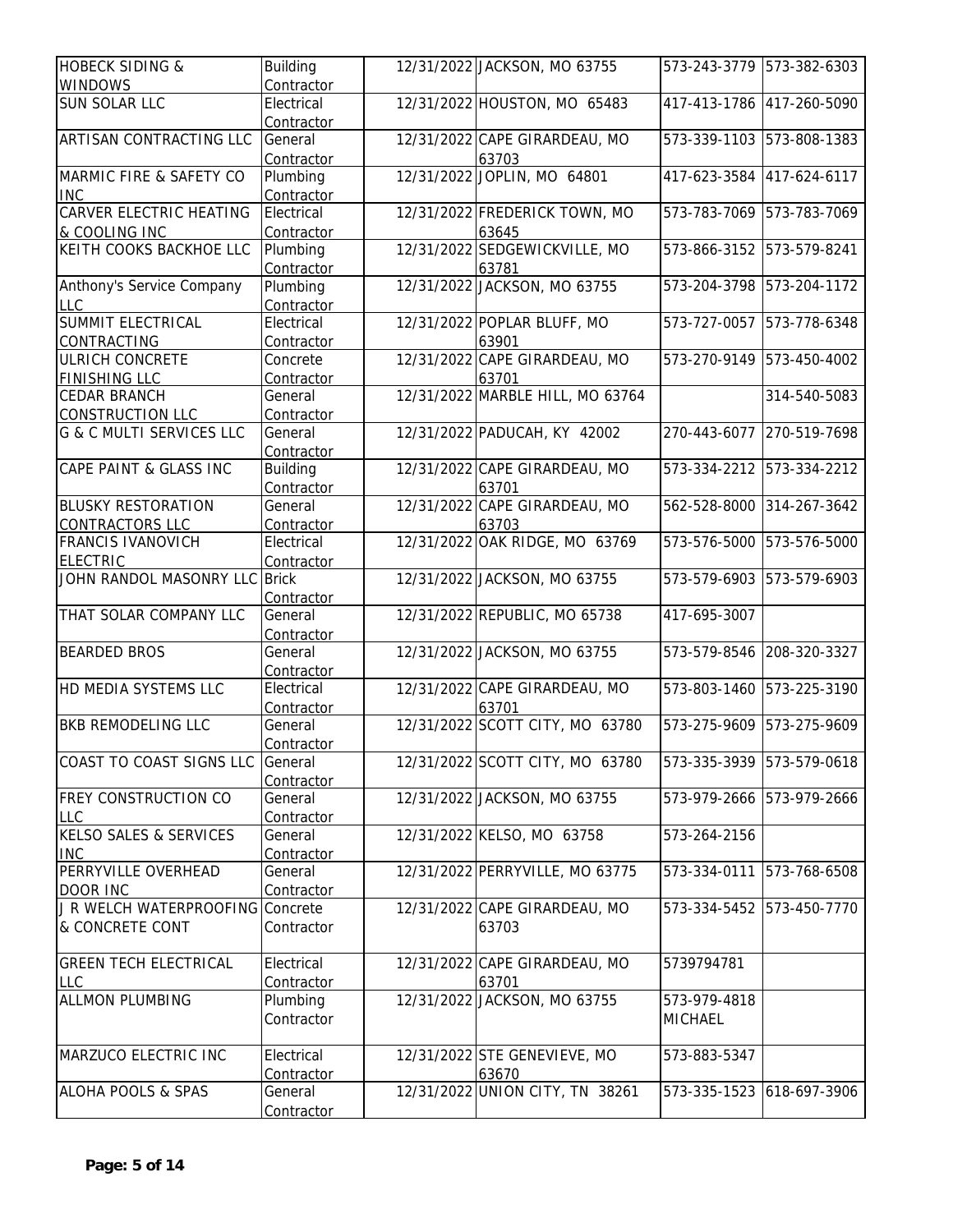| <b>RICK MITCHELL ELECTRIC</b>             | General<br>Contractor | 12/31/2022 SIKESTON, MO 63801                  |              | 573-521-0112 573-521-0112 |
|-------------------------------------------|-----------------------|------------------------------------------------|--------------|---------------------------|
| <b>FULTON WINDOWS &amp;</b>               | <b>Building</b>       | 12/31/2022 PERRYVILLE, MO 63775                | 573-547-2625 | 573-768-6922              |
| SIDING LLC                                | Contractor            |                                                |              |                           |
| <b>BIRK TRUCKING INC</b>                  | Excavation            | 12/31/2022 JACKSON, MO 63755                   | 573-450-1782 | 573-450-1782              |
|                                           | Contractor            |                                                |              |                           |
| <b>CB ELECTRIC</b>                        | Electrical            | 12/31/2022 JACKSON, MO 63755                   | 573-382-2706 | 573-382-2706              |
|                                           | Contractor            |                                                |              |                           |
| <b>HEARTLAND ELECTRIC</b>                 | Electrical            | 12/31/2022 JACKSON, MO 63755                   | 5734509519   | 573-450-9519              |
|                                           | Contractor            |                                                |              |                           |
| F.E. MORAN, INC. FIRE                     | Plumbing              | 12/31/2022 CHAMPAIGN, IL 61822                 | 217-356-0700 | 847-714-8134              |
| <b>PROTECTION</b>                         | Contractor            |                                                |              |                           |
| ROYAL LAWNS                               | General               | 12/31/2022 CAPE GIRARDEAU, MO                  | 573-837-6013 |                           |
|                                           | Contractor            | 63701                                          |              |                           |
| <b>BROCKMILLER</b>                        | General               | 12/31/2022 FARMINGTON, MO 63640                | 573-756-2516 |                           |
| <b>CONSTRUCTION INC</b>                   | Contractor            |                                                |              | 573-987-6258              |
| <b>KV CONSTRUCTION</b>                    | General               | 12/31/2022 MILLERSVILLE, MO 63766 573-987-6258 |              |                           |
| NIP KELLEY EQUIPMENT CO                   | Contractor<br>General | 12/31/2022 CAPE GIRARDEAU, MO                  | 573-334-0553 | 573-576-1310              |
| <b>INC</b>                                | Contractor            | 63701                                          |              |                           |
| <b>SIGN MASTER LLC</b>                    | <b>Building</b>       | 12/31/2022 CAPE GIRARDEAU, MO                  | 573-335-1909 | 573-579-5006              |
|                                           | Contractor            | 63703                                          |              |                           |
| <b>WATERTITE SEAMLESS</b>                 | General               | 12/31/2022 CHAFFEE, MO 63740                   | 573-794-2834 | 573-579-3426              |
| <b>GUTTERING</b>                          | Contractor            |                                                |              |                           |
| DON MOORE ELECTRIC                        | Electrical            | 12/31/2022 WHITEWATER, MO 63785 573-225-8078   |              | 573-225-8078              |
|                                           | Contractor            |                                                |              |                           |
| KMC OR KUHLMANN MIINCH                    | General               | 12/31/2022 MARQUAND, MO 63655                  | 573-225-5576 |                           |
| <b>CONSTRUCTION</b>                       | Contractor            |                                                |              |                           |
| <b>LAND ESCAPES NURSERY</b>               | General               | 12/31/2022 JACKSON, MO 63755                   | 5732434400   | 5732254653                |
| AND LANDSCAPING LLC                       | Contractor            |                                                |              |                           |
| <b>BRAD BEUSSINK</b>                      | General               | 12/31/2022 JACKSON, MO 63755                   | 573-243-6019 | 573-270-0853              |
| <b>CONSTRUCTION INC</b>                   | Contractor            |                                                |              |                           |
| <b>PEREZ HOME</b>                         | General               | 12/31/2022 CAPE GIRARDEAU, MO                  | 618-638-3045 |                           |
| <b>CONSTRUCTION</b>                       | Contractor            | 63701                                          |              |                           |
| DUKE CONCRETE FINISHING                   | General               | 12/31/2022 CAPE GIRARDEAU, MO                  | 801-674-8419 | 801-674-8419              |
| & GENERAL LABOR                           | Contractor            | 63701                                          |              |                           |
|                                           |                       |                                                |              |                           |
| <b>TLR BUILDERS LLC</b>                   | <b>Building</b>       | 12/31/2022 CHAFFEE, MO 63740                   |              | 573-382-4594 573-382-4594 |
|                                           | Contractor            |                                                |              |                           |
| <b>KOELLERS MOWING</b>                    | General               | 12/31/2022 JACKSON, MO 63755                   | 573-979-0241 |                           |
|                                           | Contractor            |                                                |              |                           |
| <b>KRAMER PLUMBING SEPTIC</b>             | Plumbing              | 12/31/2022 JACKSON, MO 63755                   | 573-243-5488 | 573-837-8145              |
| & SEWER INC<br><b>BLUE SKY PROPERTIES</b> | Contractor<br>General | 12/31/2022 OAK RIDGE, MO 63769                 | 573-266-3374 | 573-576-0681              |
|                                           |                       |                                                |              |                           |
| PETTUS PLUMBING & PIPING                  | Contractor<br>General | 12/31/2022 ROGERSVILLE, AL 35652               | 256-389-8181 | 256-710-6280              |
| <b>INC</b>                                | Contractor            |                                                |              |                           |
| <b>ADAMS EXTERIOR</b>                     | General               | 12/31/2022 MILLERSVILLE, MO 63766 573-225-2049 |              | 573-225-2049              |
| REMODELING LLC                            | Contractor            |                                                |              |                           |
| <b>Cutrell Electric</b>                   | Electrical            | 12/31/2022 CAPE GIRARDEAU, MO                  | 5735761169   |                           |
| <b>BUILDERS UNLIMITED</b>                 | General               | 12/31/2022 CAPE GIRARDEAU, MO                  | 573-382-0992 | 573-382-0992              |
|                                           | Contractor            | 63703                                          |              |                           |
| CORVUS PRO SOLAR LLC                      | General               | 12/31/2022 SPRINGFIELD, MO 65802               | 417-597-2313 | 417-597-2313              |
|                                           | Contractor            |                                                |              |                           |
| <b>MAYFIELD FIRE PROTECTION</b>           | General               | 12/31/2022 CAPE GIRARDEAU, MO                  | 573-334-0127 | 573-450-9820              |
|                                           | Contractor            | 63701                                          |              |                           |
| <b>WHALEN PAINTING &amp;</b>              | General               | 12/31/2022 THEBES, IL 62990                    | 618-615-9459 |                           |
| <b>MAINTENANCE LLC</b>                    | Contractor            |                                                |              |                           |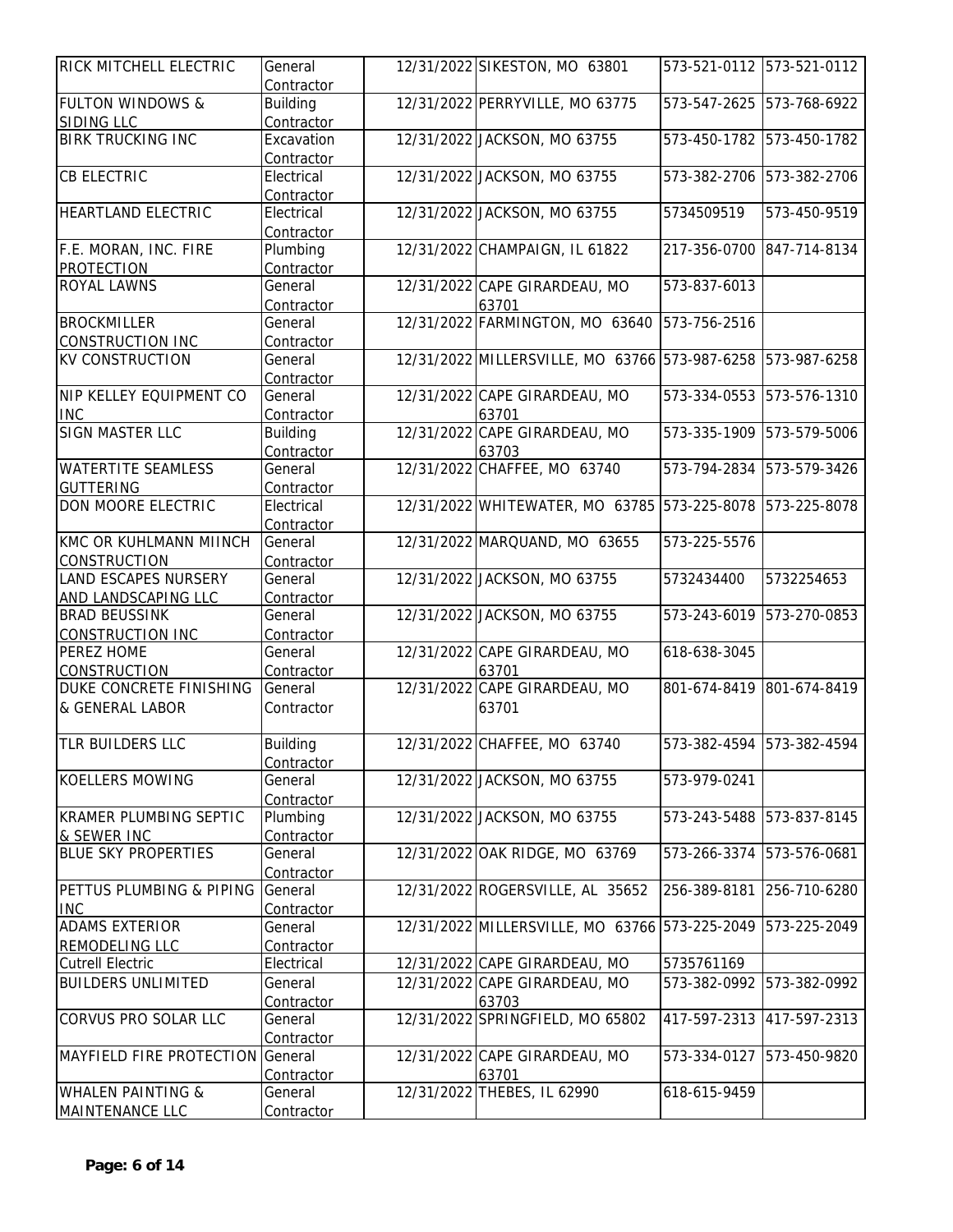| <b>CHADS HEATING &amp; COOLING</b><br><b>LLC</b> | General<br>Contractor | 12/31/2022 PATTON, MO 63662      | 5735762977   | 5735762977   |
|--------------------------------------------------|-----------------------|----------------------------------|--------------|--------------|
| <b>LAWN BARBERS</b>                              | General               | 12/31/2022 JACKSON, MO 63755     | 615-306-7019 | 417-402-8300 |
|                                                  | Contractor            |                                  |              |              |
| BETTER BY BERGMARK                               | General               | 12/31/2022 JACKSON, MO 63755     | 573-979-7823 |              |
|                                                  | Contractor            |                                  |              |              |
| <b>JAMIE CRIDDLE</b>                             | General               | 12/31/2022 CAPE GIRARDEAU, MO    | 573-579-9128 | 573-579-9128 |
| CONSTRUCTION LLC                                 | Contractor            | 63701                            |              |              |
| STRAND EXCAVATING INC                            | General               | 12/31/2022 CAPE GIRARDEAU, MO    | 5739791745   |              |
| THOMPSON CONSTRUCTION                            | General               | 12/31/2022 CAPE GIRARDEAU, MO    | 573-587-3920 | 573-587-3920 |
| & CONSULTING                                     | Contractor            | 63701                            |              |              |
| WAYNE BOEHME INC                                 | General               | 12/31/2022 JACKSON, MO 63755     | 573-270-3100 |              |
|                                                  | Contractor            |                                  |              |              |
| QUAD G CONSTRUCTION INC                          | General               | 12/31/2022 CHAFFEE, MO 63740     | 573-887-4209 | 573-450-8168 |
|                                                  | Contractor            |                                  |              |              |
| LK CONSTRUCTION &                                | General               | 12/31/2022 FROHNA, MO 63748      | 573-768-2366 | 573-768-2366 |
| <b>REPAIR LLC</b>                                | Contractor            |                                  |              |              |
| WHITE OAK HOMES AND                              | General               | 12/31/2022 JACKSON, MO 63755     | 573-270-0304 | 573-579-7495 |
| <b>DESIGN</b>                                    | Contractor            |                                  |              |              |
| R & R AWNING CO                                  | General               | 12/31/2022 CAPE GIRARDEAU, MO    | 573-334-2393 | 573-382-0592 |
|                                                  | Contractor            | 63701                            |              |              |
| <b>B &amp; T RENTALS</b>                         | General               | 12/31/2022 CAPE GIRARDEAU, MO    | 573-579-8601 | 573-450-0107 |
|                                                  | Contractor            | 63701                            |              |              |
| <b>QUADE MASONRY LLC</b>                         | <b>Brick</b>          | 12/31/2022 CAPE GIRARDEAU, MO    | 573-837-6596 |              |
|                                                  | Contractor            | 63703                            |              |              |
| TOWNSEND TREE TRIMMING                           | General               | 12/31/2022 MUNCIE, IN 47308      | 765-468-1417 | 765-780-5039 |
| <b>SERVICE CO</b>                                | Contractor            |                                  |              |              |
| LORD MASONRY LLC                                 | <b>Brick</b>          | 12/31/2022 FREDERICK TOWN, MO    | 573-701-2080 | 573-701-2080 |
|                                                  | Contractor            | 63645                            |              |              |
| J TURNER CONSTRUCTION                            | General               | 12/31/2022 JACKSON, MO 63755     | 573-204-7766 | 573-979-0457 |
| <b>LLC</b>                                       | Contractor            |                                  |              |              |
| MORTON CONSTRUCTION                              | General<br>Contractor | 12/31/2022 JACKSON, MO 63755     | 573-275-6385 | 573-275-6385 |
| <b>VERSEMAN DESIGN POOL &amp;</b>                | General               | 12/31/2022 FROHNA, MO 63748      | 573-824-5400 | 573-517-1916 |
| LANDSCAPE LLC                                    | Contractor            |                                  |              |              |
| <b>BILL SENCIBOY</b>                             | General               | 12/31/2022 ORAN, MO 63771        | 573-579-5804 | 573-579-5804 |
| <b>CONSTRUCTION CO LLC</b>                       | Contractor            |                                  |              |              |
| <b>MIDWEST DRYWALL</b>                           | General               | 12/31/2022 CAPE GIRARDEAU, MO    | 573-335-0057 |              |
| <b>SYSTEMS INC</b>                               | Contractor            | 63702                            |              |              |
| TRI-STATE SWIMMING                               | General               | 12/31/2022 OAK RIDGE, MO 63769   | 573-335-7774 | 573-270-7976 |
| POOLS INC                                        | Contractor            |                                  |              |              |
| <b>CUSTOM CABLE SERVICES</b>                     | General               | 12/31/2022 GARDENDALE, AL 65071  | 205-631-7045 | 205-631-0484 |
| <b>INC</b>                                       | Contractor            |                                  |              |              |
| TUFF SHED INC                                    | General               | 12/31/2022 DENVER, CO 80210      | 303-7538833  | 314-872-6833 |
|                                                  | Contractor            |                                  |              |              |
| JK ELECTRIC LLC                                  | Electrical            | 12/31/2022 LESLIE, MO 63056      | 314-223-6635 |              |
|                                                  | Contractor            |                                  |              |              |
| PATRIOT LAWN CARE                                | General               | 12/31/2022 JACKSON, MO 63755     | 573-382-2336 |              |
|                                                  | Contractor            |                                  |              |              |
| SHEET METAL                                      | Plumbing              | 12/31/2022 DESOTO, MO 63020      | 636-337-2150 | 636-586-2150 |
| <b>CONTRACTORS INC</b>                           | Contractor            |                                  |              |              |
| <b>MORRIS LAWN &amp; GARDEN</b>                  | General               | 12/31/2022 MARBLE HILL, MO 63764 | 573-238-4441 | 573-238-5551 |
|                                                  | Contractor            |                                  |              |              |
| TODT ROOFING AND                                 | General               | 12/31/2022 CAPE GIRARDEAU, MO    | 573-803-2532 | 573-382-9636 |
| <b>CONSTRUCTION INC</b>                          | Contractor            | 63701                            |              |              |
| KIEFNER BROTHERS INC                             | General               | 12/31/2022 CAPE GIRARDEAU, MO    | 573-334-0707 | 573-225-3392 |
|                                                  | Contractor            | 63701                            |              |              |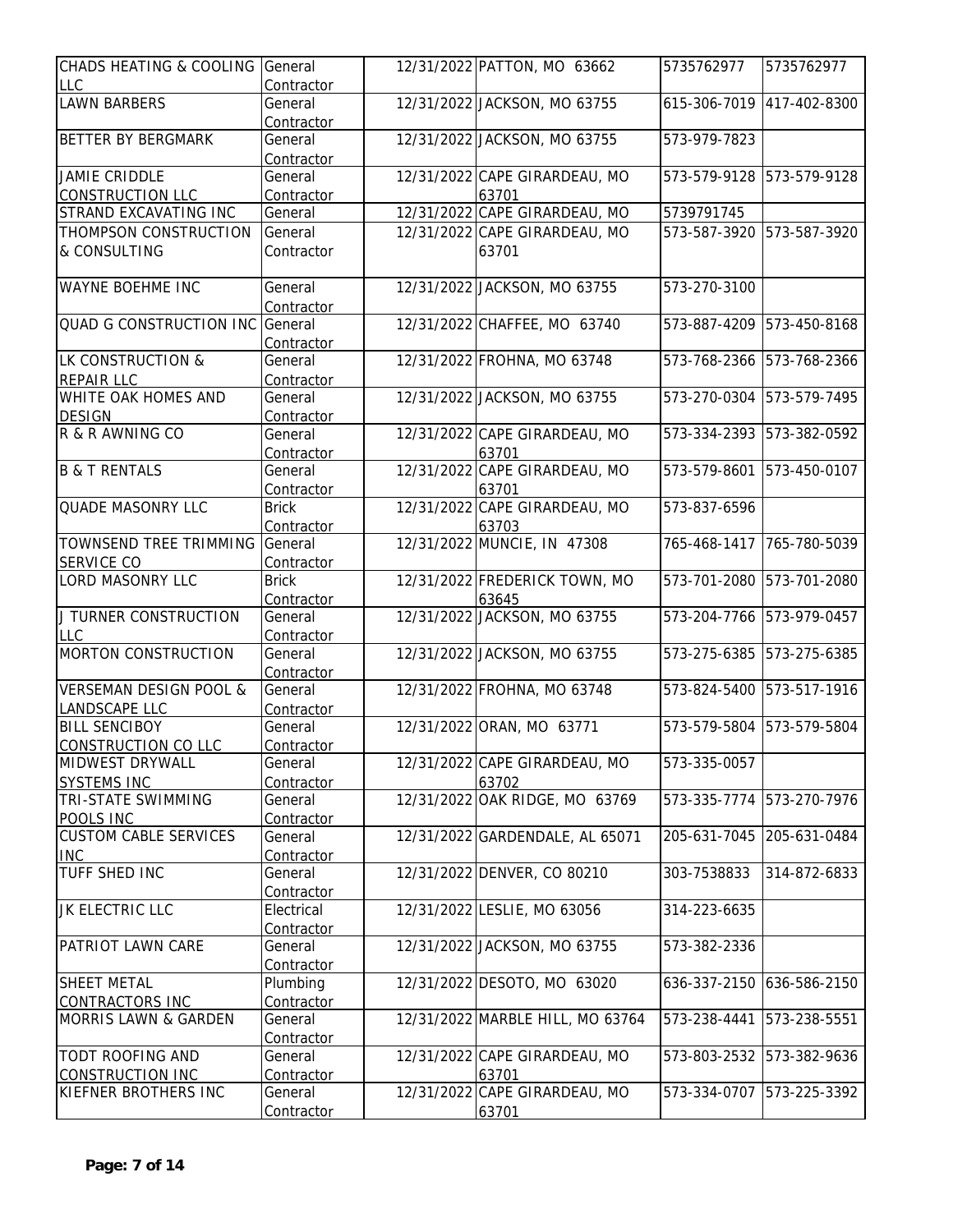| <b>WAYNE FENCING</b>                | <b>Building</b><br>Contractor | 12/31/2022 OAK RIDGE, MO 63769         | 573-382-5847 | 573-382-5847              |
|-------------------------------------|-------------------------------|----------------------------------------|--------------|---------------------------|
| <b>COOK PORTABLE</b>                | <b>Building</b>               | 12/31/2022 COBDEN, IL 62920            | 618-614-7118 | 618-893-2114              |
| <b>WAREHOUSES</b>                   | Contractor                    |                                        |              |                           |
| <b>TERRY SWAIN MASONRY</b>          | <b>Brick</b><br>Contractor    | 12/31/2022 MILLERSVILLE, MO 63766      |              | 573-450-7753              |
| <b>DEAN DAY</b>                     | Electrical                    | 12/31/2022 JACKSON, MO 63755           | 573-979-9199 |                           |
|                                     | Contractor                    |                                        |              |                           |
| APEX PAVING COMPANY                 | General                       | 12/31/2022 CAPE GIRARDEAU, MO          | 573-331-7561 | 573-331-7561              |
|                                     | Contractor                    | 63702                                  |              |                           |
| <b>CARL ANGLIN</b>                  | General                       | 12/31/2022 MARBLE HILL, MO 63764       | 573-741-9160 |                           |
|                                     | Contractor                    |                                        |              |                           |
| US TOWER SERVICE INC DBA Electrical |                               | 12/31/2022 MISSOULA, MT 59808          |              | 636-248-0922 636-497-5534 |
| US TELECOM SERVICES INC             | Contractor                    |                                        |              |                           |
| A & M CONSTRUCTION LLC              | General                       | 12/31/2022 JACKSON, MO 63755           | 573-579-2115 | 573-225-6060              |
|                                     | Contractor                    |                                        |              |                           |
| MRV SERVICES LLC DBA                | General                       | 12/31/2022 FLORISSANT, MO 63033        | 314-504-1080 | 314-874-6929              |
| <b>STATEWIDE SOLAR</b>              | Contractor                    |                                        |              |                           |
| <b>DARREN DOUGHERTY</b>             | General                       | 12/31/2022 CAPE GIRARDEAU, MO          | 5732704350   |                           |
| <b>MAYFIELD CONCRETE</b>            | Concrete                      | 12/31/2022 JACKSON, MO 63755           | 573-979-9275 | 573-979-9275              |
|                                     | Contractor                    |                                        |              |                           |
| FRANKLIN CONTRACTING CO             | General                       | 12/31/2022 PERRYVILLE, MO 63775        | 314-684-0090 |                           |
| <b>LLC</b>                          | Contractor                    |                                        |              |                           |
| <b>BILL BONNEY SEPTIC &amp;</b>     | General                       | 12/31/2022 JACKSON, MO 63755           | 573-243-5250 | 573-576-7282              |
| PLUMBING LLC<br>PMI                 | Contractor                    | 12/31/2022 CAPE GIRARDEAU, MO          |              | 314-629-2564              |
|                                     | General                       | 63701                                  | 573-339-2001 |                           |
| <b>WREN HOMES LLC</b>               | Contractor<br>General         | 12/31/2022 JACKSON, MO 63755           | 573-204-7046 | 573-275-3768              |
|                                     | Contractor                    |                                        |              |                           |
| JAMES HITT LAWN MOWING              | Landscaping                   | 12/31/2022 BURFORDVILLE, MO            | 573-579-9482 |                           |
|                                     | Contractor                    | 63739                                  |              |                           |
| DOWD CONTRACTING                    | General                       | 12/31/2022 MARBLE HILL, MO 63764       | 573-579-8972 | 573-579-8972              |
|                                     | Contractor                    |                                        |              |                           |
| <b>ABSOLUTE RENOVATIONS</b>         | General                       | 12/31/2022 JACKSON, MO 63755           | 573-225-1647 |                           |
| <b>LLC</b>                          | Contractor                    |                                        |              |                           |
| ONE COMPASS                         | General                       | 12/31/2022 CAPE GIRARDEAU, MO          | 573-225-2728 | 573-225-2728              |
| CONTRACTING LLC DBA C &             | Contractor                    | 63701                                  |              |                           |
| C ROOFING LLC                       |                               |                                        |              |                           |
| <b>BLM PROPERTIES LLC</b>           | Excavation                    | 12/31/2022 COLUMBIA, IL 62236          | 618-939-7348 | 573-631-5798              |
|                                     | Contractor                    |                                        |              |                           |
| <b>DOUG BOLLINGER</b>               | General                       | 12/31/2022 JACKSON, MO 63755           | 573-243-9354 |                           |
| <b>CONSTRUCTION</b>                 | Contractor                    |                                        |              |                           |
| <b>J M DETJEN INTERIORS LLC</b>     | Drywall                       | 12/31/2022 PERRYVILLE, MO 63775        | 573-768-9089 | 573-768-9089              |
|                                     | Contractor                    |                                        |              |                           |
| <b>CRITES DRYWALL</b>               | Drywall                       | 12/31/2022 JACKSON, MO 63755           | 573-587-5106 | 573-587-5106              |
|                                     | Contractor                    |                                        |              |                           |
| ELITE SPECIALTIES LLC               | General                       | 12/31/2022 CAPE GIRARDEAU, MO          | 573-837-5844 |                           |
| <b>HEARTLAND WINDOWS &amp;</b>      | Contractor<br><b>Building</b> | 63701<br>12/31/2022 CAPE GIRARDEAU, MO | 573-270-2527 | 573-270-2527              |
| <b>SIDING</b>                       | Contractor                    | 63701                                  |              |                           |
| <b>MARTIN KING</b>                  | General                       | 12/31/2022 POCAHONTAS, MO 63779        | 573-576-6662 | 573-576-6662              |
|                                     | Contractor                    |                                        |              |                           |
| RONALD KUCERA JR                    | General                       | 12/31/2022 JACKSON, MO 63755           | 573-382-1058 | 573-382-1058              |
|                                     | Contractor                    |                                        |              |                           |
| JEFF MORTON MASONRY LLC             | <b>Brick</b>                  | 12/31/2022 JACKSON, MO 63755           | 573-275-9338 | 573-275-9338              |
|                                     | Contractor                    |                                        |              |                           |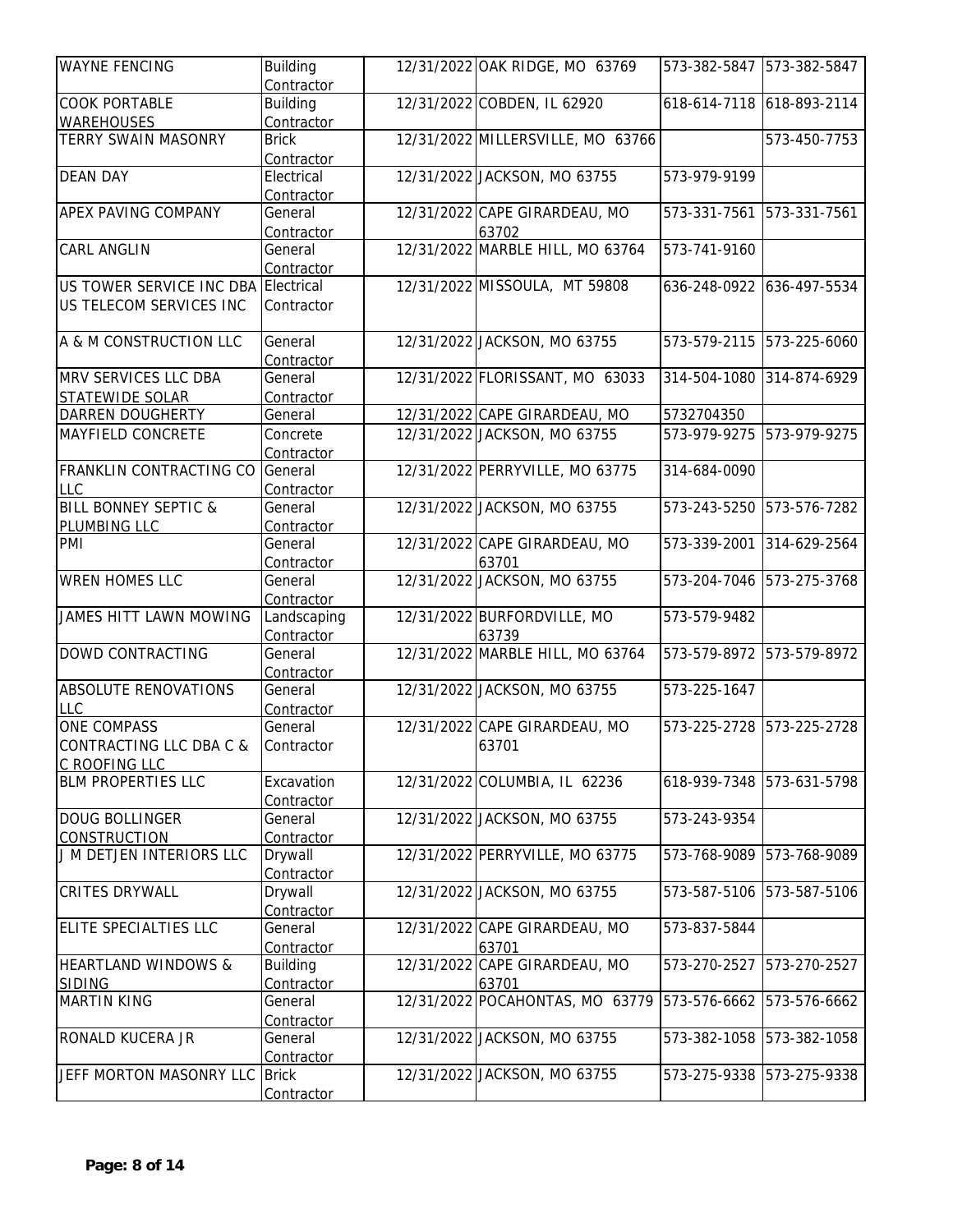| STICKS & STONES RUSTIC           | General         | 12/31/2022 JAMESON, MO 64647     | 660-868-2889 | 660-868-2889  |
|----------------------------------|-----------------|----------------------------------|--------------|---------------|
| <b>CEDAR LOG HOMES &amp;</b>     | Contractor      |                                  |              |               |
| <b>CABINS</b>                    |                 |                                  |              |               |
| <b>MACKE MOBILE HOME</b>         | General         | 12/31/2022 BURFORDVILLE, MO      | 573-200-9084 | 573-220-9084  |
|                                  |                 |                                  |              |               |
| <b>SERVICE</b>                   | Contractor      | 63739                            |              |               |
| MICHAEL EVANS ROOFING            | Roofing &       | 12/31/2022 JACKSON, MO 63755     | 573-243-2587 | 573-579-8344  |
|                                  | General         |                                  |              |               |
| STEPHEN HENDRIX                  | <b>Building</b> | 12/31/2022 JACKSON, MO 63755     | 573-243-8059 | 573-275-0760  |
|                                  | Contractor      |                                  |              |               |
| <b>GREGORY CONSTRUCTION</b>      | General         | 12/31/2022 JACKSON, MO 63755     | 573-243-7655 | 573-270-0094  |
| <b>INC</b>                       | Contractor      |                                  |              |               |
| OVERLAND CONTRACTING             | General         | 12/31/2022 GARNER, NC 27229      | 919-329-8400 | 919-329-8400  |
| <b>INC</b>                       | Contractor      |                                  |              |               |
| <b>BRANDON O WILLIAMS</b>        | General         | 12/31/2022 CAPE GIRARDEAU, MO    | 573-335-3382 | 573-382-7373  |
| <b>CONSTRUCTION</b>              | Contractor      | 63701                            |              |               |
| QUALITY FOUNDATIONS              | Concrete        | 12/31/2022 FARMINGTON, MO 63640  | 573-756-1507 | 573-760-3007  |
|                                  | Contractor      |                                  |              |               |
| A & D FIRE/WATER                 | General         | 12/31/2022 JACKSON, MO 63755     | 573-979-0958 | 573-979-0958  |
| <b>RESTORATION LLC</b>           | Contractor      |                                  |              |               |
| SOUTHEAST ELECTRIC LLC           | General         | 12/31/2022 CAPE GIRARDEAU, MO    | 573-579-0223 | 573-579-3960  |
|                                  |                 |                                  |              |               |
|                                  | Contractor      | 63701                            | ERIC         | <b>JEREMY</b> |
|                                  |                 |                                  |              |               |
| <b>ROOM MATES POOL &amp; SPA</b> | General         | 12/31/2022 CAPE GIRARDEAU, MO    | 573-335-4673 | 573-335-4812  |
|                                  | Contractor      | 63703                            |              |               |
| <b>LGEM SERVICES LLC</b>         | General         | 12/31/2022 JACKSON, MO 63755     | 5735799052   |               |
| TUTTLE ELECTRIC LLC              | Electrical      | 12/31/2022 CAPE GIRARDEAU, MO    | 573-579-8571 |               |
|                                  | Contractor      | 63701                            |              |               |
| POWERHOUSE RETAIL                | General         | 12/31/2022 CROWLEY, TX 76036     | 817-297-8575 | 817-729-5444  |
| <b>SERVICES LLC</b>              | Contractor      |                                  |              |               |
| ROBINSON CONSTRUCTION            | General         | 12/31/2022 PERRYVILLE, MO 63775  | 573-768-0621 | 573-547-8397  |
| COMPANY                          | Contractor      |                                  |              |               |
|                                  |                 |                                  |              |               |
| <b>VELEX</b>                     | General         | 12/31/2022 FRISCO, TX 75035      | 972-581-9888 | 469-607-9002  |
|                                  |                 |                                  | X702         |               |
|                                  | Contractor      | 12/31/2022 MARBLE HILL, MO 63764 |              |               |
| MC INDUSTRIAL ELECTRIC           | Electrical      |                                  | 573-238-3569 | 573-238-5524  |
| <b>LLC</b>                       | Contractor      |                                  |              |               |
| <b>REGIONAL PROPERTY</b>         | General         | 12/31/2022 CAPE GIRARDEAU, MO    | 573-579-1569 | 573-579-1569  |
| <b>MAINTENANCE LLC</b>           | Contractor      | 63701                            |              |               |
| TAK WEST SHORE LLC               | Excavation      | 12/31/2022 SIOUX FALLS, SD 57106 | 605-362-6630 | 970-275-0116  |
|                                  | Contractor      |                                  |              |               |
| <b>EDDIE COOK ENTERPRISES</b>    | General         | 12/31/2022 MARBLE HILL, MO 63764 | 573-866-2546 | 573-450-4032  |
|                                  | Contractor      |                                  |              |               |
| PREMIER GENERAL                  | General         | 12/31/2022 JACKSON, MO 63755     | 573-587-4179 | 573-587-4179  |
| CONTRACTING                      | Contractor      |                                  |              |               |
| AMERICAN STEEL CARPORTS          | <b>Building</b> | 12/31/2022 JOSHUA, TX 76058      | 866-730-9865 | 866-730-9865  |
| <b>INC</b>                       | Contractor      |                                  |              |               |
| Prestige Plumbing & Air          | General         | 12/31/2022 JACKSON, MO 63755     | 573-382-3685 |               |
|                                  | Contractor      |                                  |              |               |
| <b>CORTEZ CONSTRUCTION</b>       | General         | 12/31/2022 CAPE GIRARDEAU, MO    | 573-382-3885 |               |
|                                  |                 |                                  |              |               |
|                                  | Contractor      | 63701                            |              |               |
| Nexius Solutions Inc.            | General         | 12/31/2022 FRISCO, TX 75035      | 972-581-9888 | 469-607-9002  |
|                                  | Contractor      |                                  | x702         |               |
| <b>MEYER HEATING &amp; AIR</b>   | General         | 12/31/2022 JACKSON, MO 63755     | 573-233-6700 | 573-561-4814  |
|                                  | Contractor      |                                  |              |               |
| <b>COTNER K ELECTRIC</b>         | Electrical      | 12/31/2022 CAPE GIRARDEAU, MO    | 573-334-8331 | 573-270-3247  |
|                                  | Contractor      | 63701                            |              |               |
| MID-SOUTH STEEL                  | General         | 12/31/2022 CAPE GIRARDEAU, MO    | 573-335-5529 | 573-275-3000  |
| <b>PRODUCTS INC</b>              | Contractor      | 63702                            |              |               |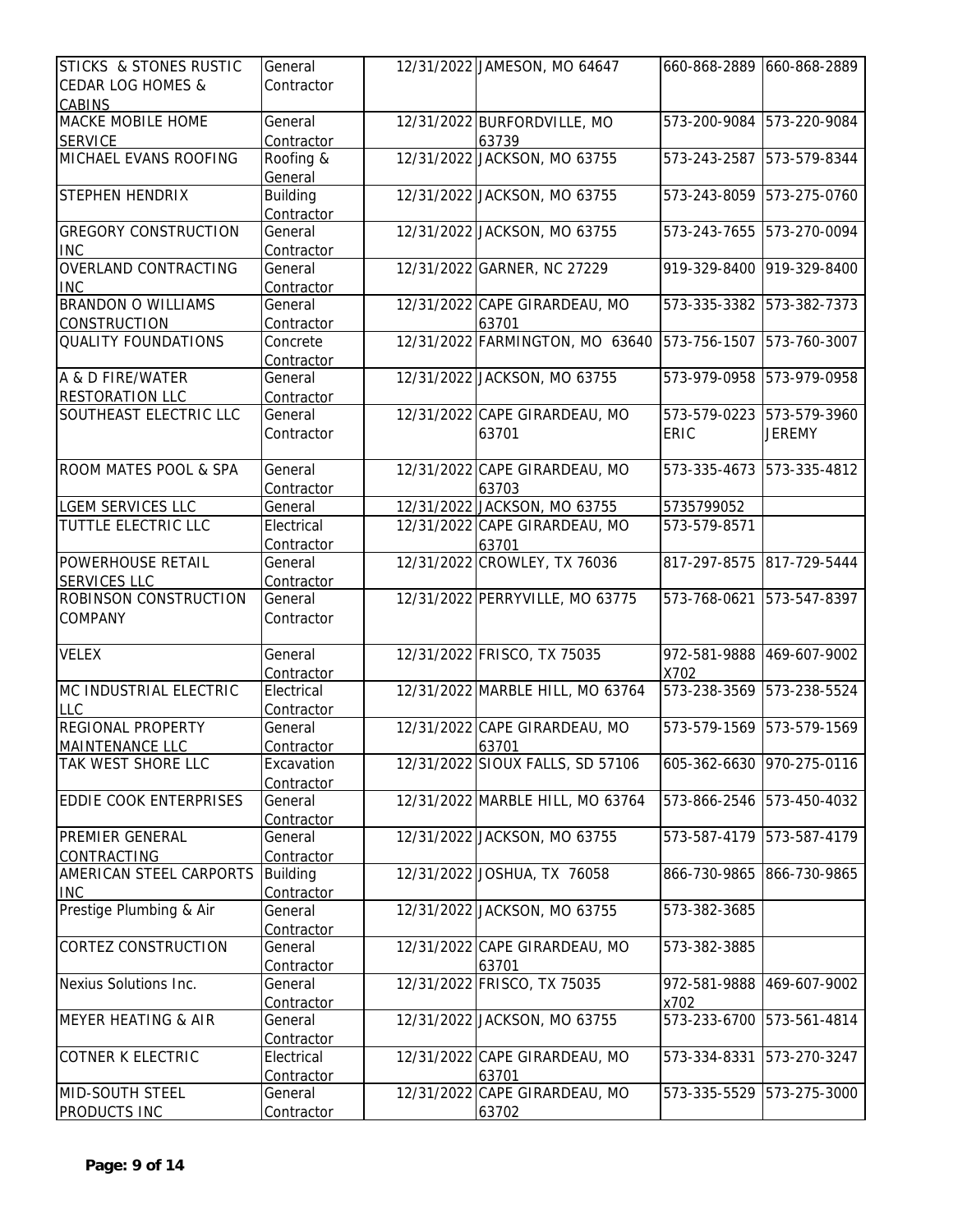| <b>HEARTLAND REFRIGERATION General</b>            | Contractor                    | 12/31/2022 FREDERICK TOWN, MO<br>63645         | 573-783-3231 | 573-783-9176              |
|---------------------------------------------------|-------------------------------|------------------------------------------------|--------------|---------------------------|
| STORK LANDSCAPING LLC                             | General<br>Contractor         | 12/31/2022 CAPE GIRARDEAU, MO<br>63701         | 573-803-0046 | 573-587-4448              |
| <b>HELITECH DIV OF SLAB</b>                       | General                       | 12/31/2022 CASEYVILLE, IL 62232                | 800-246-9721 | 800-246-9721              |
| MASTERS INC                                       | Contractor                    |                                                |              |                           |
| RILEY ELECTRIC COMPANY                            | Electrical<br>Contractor      | 12/31/2022 ARNOLD, MO 63010                    | 636-464-7675 |                           |
| <b>CRIDDLE AC &amp; HEATING LLC</b>               | Plumbing                      | 12/31/2022 CAPE GIRARDEAU, MO                  | 573-837-8716 | 573-837-8716              |
|                                                   | Contractor                    | 63701<br>12/31/2022 JACKSON, MO 63755          |              |                           |
| <b>BLAKE DOHOGNE</b><br><b>CONSTRUCTION LLC</b>   | General<br>Contractor         |                                                | 573-576-9480 | 573-576-9480              |
| FOLTZ CONSTRUCTION LLC                            | General<br>Contractor         | 12/31/2022 MILLERSVILLE, MO 63766 573-450-0913 |              | 573-450-0913              |
| <b>KT POWER SYSTEMS</b>                           | Electrical                    | 12/31/2022 CAPE GIRARDEAU, MO                  | 573-388-4524 | 573-450-0942              |
|                                                   | Contractor                    | 63701                                          |              |                           |
| D & S FENCING CO INC                              | <b>Building</b><br>Contractor | 12/31/2022 FESTUS, MO 63028                    | 636-937-8300 | 314-799-6254              |
| H & H HOOSE BUILDING                              | General                       | 12/31/2022 CAPE GIRARDEAU, MO                  | 573-987-9458 | 573-987-9431              |
| HERRERA AND ASSOCIATES<br><b>LLC</b>              | Contractor                    | 63701                                          |              |                           |
| MSI ELECTRIC INC                                  | Electrical<br>Contractor      | 12/31/2022 JACKSON, MO 63755                   | 573-243-3119 | 573-450-6972              |
| <b>MONROE PLUMBING &amp;</b>                      | Plumbing                      | 12/31/2022 CAPE GIRARDEAU, MO                  | 573-334-4180 | 573-335-1011              |
| HEATING CO INC                                    | Contractor                    | 63701                                          |              |                           |
| <b>HABITAT FOR HUMANITY</b>                       | General                       | 12/31/2022 CAPE GIRARDEAU, MO                  | 573-334-9728 |                           |
|                                                   | Contractor                    | 63701                                          |              |                           |
| <b>SCHATZ UNDERGROUND INC</b>                     | Electrical<br>Contractor      | 12/31/2022 VILLA RIDGE, MO 63089               | 630-451-0055 | 360-451-0055              |
| MAC CON COMPANY                                   | General<br>Contractor         | 12/31/2022 CAPE GIRARDEAU, MO<br>63701         | 573-651-0323 | 573-270-2000              |
| <b>BOLEN SIDING &amp; WINDOWS</b>                 | <b>Building</b><br>Contractor | 12/31/2022 JACKSON, MO 63755                   | 573-450-9760 | 573-450-9760              |
| PANAGOS CONCRETE LLC                              | General<br>Contractor         | 12/31/2022 SCOTT CITY, MO 63780                | 573-225-3872 |                           |
| SOUTHERN DEVELOPMENT<br><b>COMPANY LLC</b>        | General<br>Contractor         | 12/31/2022 SIKESTON, MO 63801                  | 573-620-0230 | 573-620-0230              |
|                                                   |                               |                                                |              |                           |
| <b>KENNETH BLAND</b>                              | General                       | 12/31/2022 JACKSON, MO 63755                   |              | 573-579-0108 576-579-0108 |
| <b>CARPENTRY LLC</b>                              | Contractor                    |                                                |              |                           |
| POWER HOME SOLAR LLC                              | General<br>Contractor         | 12/31/2022 MOORESVILLE, NC 28115               | 919-300-7976 |                           |
| <b>D &amp; B EQUIPMENT-</b>                       | General                       | 12/31/2022 JACKSON, MO 63755                   | 573-450-2028 | 573-450-2028              |
| <b>EXCAVATING</b><br><b>ASCHINGER ELECTRIC CO</b> | Contractor<br>Electrical      | 12/31/2022 FENTON, MO 63026                    | 636-343-1211 | 314-568-1640              |
|                                                   | Contractor                    |                                                |              |                           |
| <b>WATSON PLASTERING CO</b><br><b>LLC</b>         | Plastering<br>Contractor      | 12/31/2022 CAPE GIRARDEAU, MO<br>63701         | 573-334-2312 | 573-837-7495              |
| <b>IOWA FIRE EQUIPMENT CO</b>                     | General                       | 12/31/2022 DES MOINES, IA 50317                | 573-265-8030 | 573-265-8030              |
| CHARLES E JARRELL                                 | Contractor<br>Plumbing        | 12/31/2022 EARTH CITY, MO 63045                | 314-291-0100 | 314-291-0100              |
| CONTRACTING CO INC                                | Contractor                    |                                                |              |                           |
| THIELE CONCRETE                                   | Concrete                      | 12/31/2022 CAPE GIRARDEAU, MO                  | 573-334-1117 | 573-450-5193              |
| <b>FINISHING INC</b>                              | Contractor                    | 63701                                          |              |                           |
| AMF ELECTRIC                                      | Electrical                    | 12/31/2022 ST LOUIS, MO 63105                  | 314-647-4066 | 314-226-8602              |
| <b>CONTRACTORS INC</b>                            | Contractor                    |                                                |              |                           |
| PUTZ CONSTRUCTION LLC                             | General                       | 12/31/2022 MILLERSVILLE, MO 63766 573-243-6164 |              | 573-579-4520              |
|                                                   | Contractor                    |                                                |              |                           |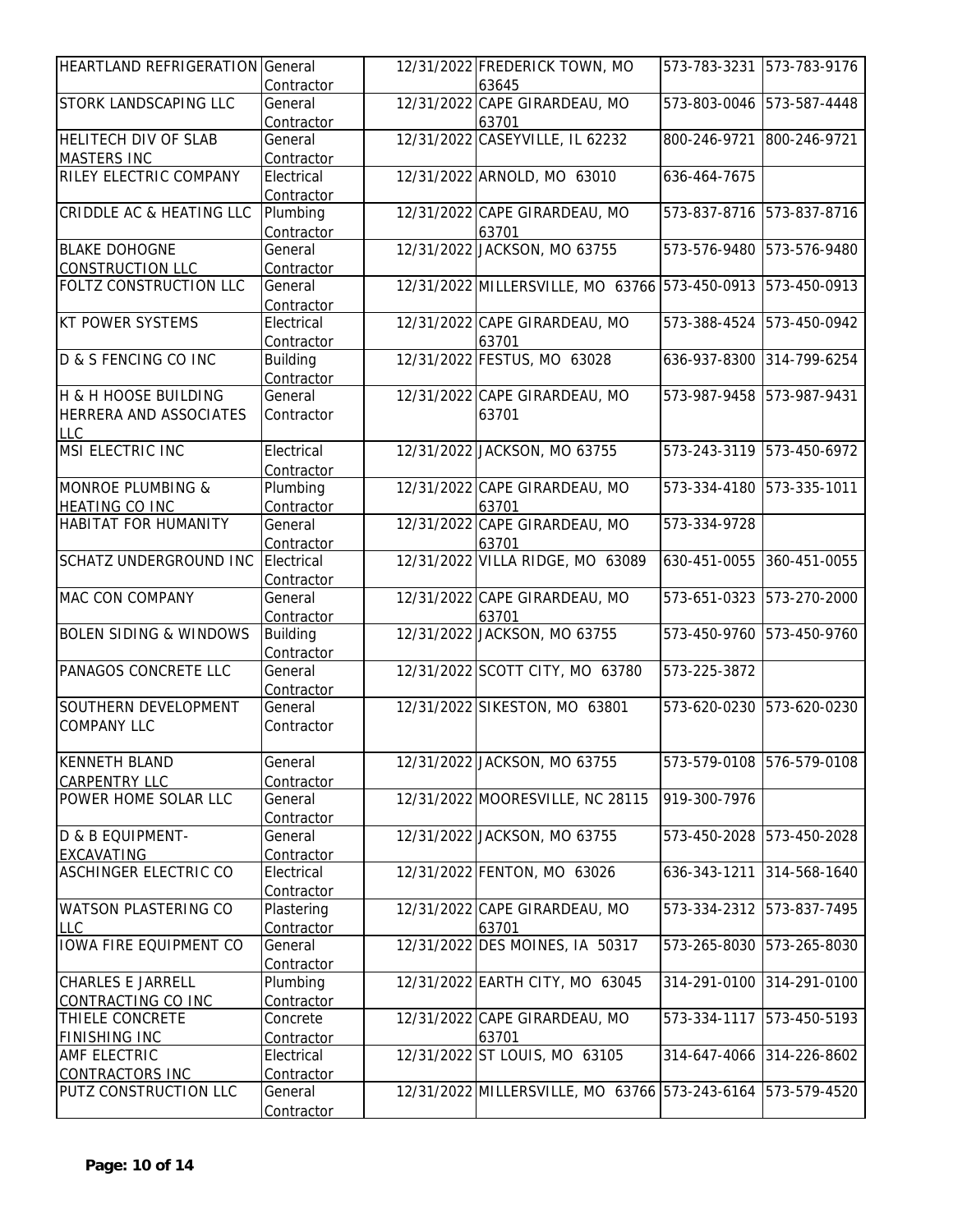| LINCOLN MCBRIDE PAINT<br><b>ALUMINUM CO</b> | General<br>Contractor | 12/31/2022 JACKSON, MO 63755     |              | 573-243-3514 573-270-4354 |
|---------------------------------------------|-----------------------|----------------------------------|--------------|---------------------------|
| ZIEGLER PLUMBING                            | Plumbing              | 12/31/2022 JACKSON, MO 63755     | 573-243-1188 | 573-450-8084              |
| <b>HEATING &amp; AIR</b>                    | Contractor            |                                  |              |                           |
| <b>CONDITIONING</b>                         |                       |                                  |              |                           |
| PETERS HEATING & AIR                        | Plumbing              | 12/31/2022 CAPE GIRARDEAU, MO    | 573-243-6282 |                           |
| CONDITIONING INC                            | Contractor            | 63701                            |              |                           |
| REINHOLD ELECTRIC INC                       | Electrical            | 12/31/2022 ST. LOUIS, MO 63125   | 314-631-1158 |                           |
|                                             | Contractor            |                                  |              |                           |
| P & G ELECTRICAL LLC                        | Electrical            | 12/31/2022 JACKSON, MO 63755     |              | 573-450-9102 573-450-9102 |
|                                             |                       |                                  |              |                           |
| <b>D &amp; R MAINTENANCE</b>                | Contractor<br>General | 12/31/2022 JACKSON, MO 63755     | 573-450-9312 |                           |
|                                             |                       |                                  |              |                           |
|                                             | Contractor            |                                  |              |                           |
| <b>DUNCAN PAINTING &amp;</b>                | Drywall               | 12/31/2022 CHAFFEE, MO 63740     | 573-887-3297 | 573-579-9292              |
| <b>WALLCOVERING LLC</b>                     | Contractor            |                                  |              |                           |
| R-MAC HEATING & COOLING                     | Plumbing              | 12/31/2022 CAPE GIRARDEAU, MO    | 573-450-3566 | 573-450-3566              |
| <b>LLC</b>                                  | Contractor            | 63701                            |              |                           |
| LEIMER & WESSELL                            | General               | 12/31/2022 JACKSON, MO 63755     | 573-243-4595 | 573-270-1957              |
| CONSTRUCTION INC                            | Contractor            |                                  |              | FRED 573-579-             |
|                                             |                       |                                  |              | 1918 DOUG                 |
|                                             |                       |                                  |              |                           |
| D & J DECORATIVE                            | General               | 12/31/2022 CAPE GIRARDEAU, MO    | 573-576-7646 | 573-576-7646              |
| SOLUTIONS LLC                               | Contractor            | 63701                            |              |                           |
| <b>LESTER L WILFONG</b>                     | General               | 12/31/2022 FARMINGTON, MO 63640  | 5737831502   | 573-783-1502              |
|                                             | Contractor            |                                  |              |                           |
| <b>FOESTE NURSERY INC</b>                   | <b>Building</b>       | 12/31/2022 CAPE GIRARDEAU, MO    | 573-335-6247 | 573-270-6247              |
|                                             | Contractor            | 63701                            |              |                           |
| DUMEY CONTRACTING INC                       | General               | 12/31/2022 BENTON, MO 63736      | 573-545-3030 | 573-225-7403              |
|                                             | Contractor            |                                  |              |                           |
| THE COLLIN MCCLANAHAN                       | General               | 12/31/2022 GORDONVILLE, MO 63752 | 573-243-0793 |                           |
| CO LLC                                      | Contractor            |                                  |              |                           |
| <b>CORNERSTONE MASONRY</b>                  | <b>Brick</b>          | 12/31/2022 MARBLE HILL, MO 63764 | 573-238-6120 | 573-238-6120              |
| <b>WORKS</b>                                | Contractor            |                                  |              |                           |
| JW CONSTRUCTION                             | General               | 12/31/2022 JACKSON, MO 63755     | 573-225-8217 | 573-225-8217              |
|                                             | Contractor            |                                  |              |                           |
| <b>BUCHHEIT CONCRETE INC</b>                | Concrete              | 12/31/2022 PERRYVILLE, MO 63775  | 573-579-3751 | 573-579-3751              |
|                                             | Contractor            |                                  |              |                           |
| <b>HOLCOMB ELECTRIC</b>                     | Electrical            | 12/31/2022 JACKSON, MO 63755     |              | 573-450-4416 573-450-4416 |
|                                             | Contractor            |                                  |              |                           |
| <b>SOUTHEAST FENCE &amp; RAIL</b>           | General               | 12/31/2022 JACKSON, MO 63755     | 573-318-8714 |                           |
|                                             | Contractor            |                                  |              |                           |
| WIRELESSUSA                                 | General               | 12/31/2022 MARYLAND HEIGHTS, MO  | 573-803-3355 | 573-275-5630              |
|                                             | Contractor            | 63043                            |              |                           |
| <b>COLLINS CUSTOM HOMES</b>                 | General               | 12/31/2022 OAK RIDGE, MO 63769   | 573-803-8103 | 573-803-8103              |
| <b>LLC</b>                                  |                       |                                  |              |                           |
| <b>CRIDDLE CONSTRUCTION</b>                 | Contractor<br>General | 12/31/2022 JACKSON, MO 63755     | 573-275-1063 |                           |
|                                             |                       |                                  |              |                           |
| <b>FARMERS POOL AND SPA</b>                 | Contractor<br>General | 12/31/2022 CAPE GIRARDEAU, MO    | 573-334-4707 | 573-450-9500              |
|                                             |                       |                                  |              |                           |
|                                             | Contractor            | 63703                            |              |                           |
| <b>MOORE MECHANICAL</b>                     | General               | 12/31/2022 SCOTT CITY, MO 63780  |              | 573-270-2152              |
| CONTRACTING                                 | Contractor            |                                  |              |                           |
| TONY BORGFIELD PAINTING                     | Drywall               | 12/31/2022 CAPE GIRARDEAU, MO    | 573-270-7450 | 573-270-7450              |
| <b>AND DRYWALL</b>                          | Contractor            | 63701                            |              |                           |
| <b>STEVE JANSEN &amp;</b>                   | General               | 12/31/2022 JACKSON, MO 63755     | 573-576-6777 | 573-576-6777              |
| ASSOCIATES CONSTRUCTION Contractor          |                       |                                  |              |                           |
| CO INC                                      |                       |                                  |              |                           |
| TRINITY ELECTRIC                            | Electrical            | 12/31/2022 JACKSON, MO 63755     | 573-803-9725 | 573-803-9725              |
|                                             | Contractor            |                                  |              |                           |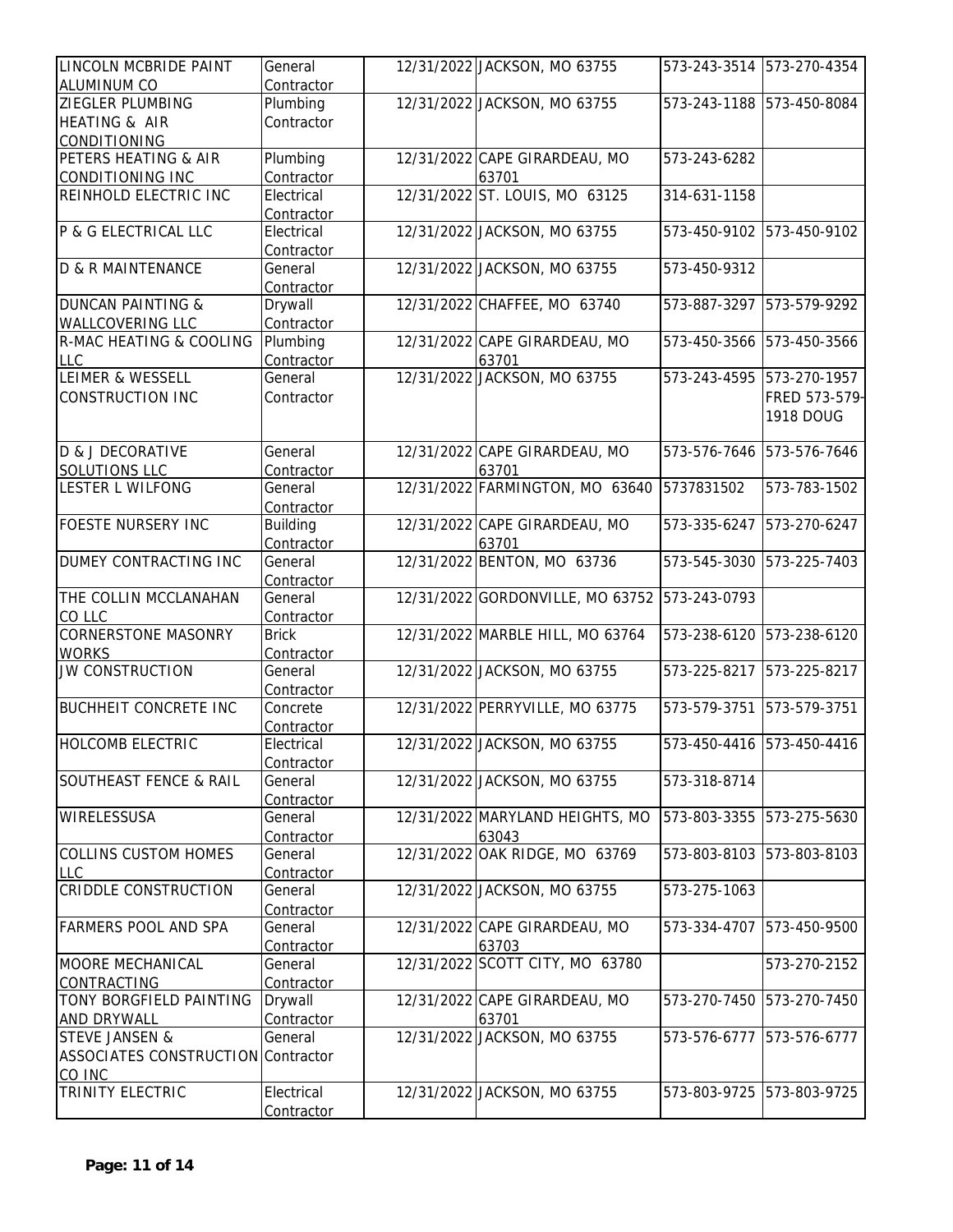| <b>B &amp; L MASONRY &amp;</b>            | General     | 12/31/2022 DONGOLA, IL 62926                   |              | 618-614-9228 618-614-9228 |
|-------------------------------------------|-------------|------------------------------------------------|--------------|---------------------------|
| <b>CONCRETE LLC</b>                       | Contractor  |                                                |              |                           |
| <b>BERRY CONSTRUCTION</b>                 | General     | 12/31/2022 JACKSON, MO 63755                   | 573-450-6647 | 573-450-6647              |
|                                           | Contractor  |                                                |              |                           |
| <b>JAMES AUFDENBERG</b>                   | General     | 12/31/2022 BURFORDVILLE, MO                    | 573-382-6780 |                           |
|                                           | Contractor  | 63739                                          |              |                           |
| LANGFORD MECHANICAL                       | General     | 12/31/2022 JACKSON, MO 63755                   | 573-243-3238 | 573-243-3238              |
| AND SHEET METAL                           | Contractor  |                                                |              |                           |
| <b>BURLESON HEATING AND</b>               | Plumbing    | 12/31/2022 SCOTT CITY, MO 63780                | 573-683-1866 |                           |
| <b>AIR LLC</b>                            | Contractor  |                                                |              |                           |
| MEISENHEIMER CEMENT                       | Concrete    | 12/31/2022 JACKSON, MO 63755                   | 573-450-0420 | 573-450-0420              |
| <b>FINISHING</b>                          | Contractor  |                                                |              |                           |
| <b>HERZOG EXCAVATING &amp;</b>            | General     | 12/31/2022 PERRYVILLE, MO 63775                | 573-768-1398 | 573-768-1398              |
| DEMOLITION LLC                            | Contractor  |                                                |              |                           |
| HANDYMAN CAN DO IT LLC                    | General     | 12/31/2022 JACKSON, MO 63755                   | 573-450-1820 | 573-450-1820              |
|                                           | Contractor  |                                                |              |                           |
| JEFF SMITH CONTRACTING                    | General     | 12/31/2022 JACKSON, MO 63755                   | 573-382-0313 | 573-382-0313              |
|                                           | Contractor  |                                                |              |                           |
| W J BURKE ELECTRIC                        | Electrical  | 12/31/2022 MURPHYSBORO, IL 62966 618-687-3262  |              | 618-924-1130              |
| <b>COMPANY INC</b>                        | Contractor  |                                                |              |                           |
| CAPITAL GENERAL                           | General     | 12/31/2022 JACKSON, MO 63755                   | 573-352-5019 | 314-420-2647              |
| CONTRACTING                               | Contractor  |                                                |              |                           |
| <b>GIRARDEAU STEVEDORES &amp;</b>         | General     | 12/31/2022 SCOTT CITY, MO 63780                | 573-264-3882 |                           |
|                                           |             |                                                |              |                           |
| <b>CONTRACTORS INC</b><br><b>JT HOMES</b> | Contractor  | 12/31/2022 JACKSON, MO 63755                   | 5732754622   |                           |
|                                           | General     |                                                |              |                           |
| LUCKY 13 INVESTMENTS LLC                  | General     | 12/31/2022 JACKSON, MO 63755                   | 573-204-8088 | 573-225-6440              |
|                                           | Contractor  |                                                |              |                           |
| <b>HOLWEG ELECTRIC</b>                    | Electrical  | 12/31/2022 MARBLE HILL, MO 63764               | 573-238-5877 | 573-238-5877              |
|                                           | Contractor  |                                                |              |                           |
| <b>GARY HECHT MOWING LLC</b>              | Landscaping | 12/31/2022 MILLERSVILLE, MO 63766 573-270-2070 |              |                           |
|                                           | Contractor  |                                                |              |                           |
| LANGSTON CONSTRUCTION                     | General     | 12/31/2022 MILLERSVILLE, MO 63766 573-979-6275 |              | 573-979-6275              |
| <b>LLC</b>                                | Contractor  |                                                |              |                           |
| ROBINSON INDUSTRIAL                       | General     | 12/31/2022 PERRYVILLE, MO 63775                | 573-605-0500 |                           |
| <b>HEAVY &amp; COMMERICAL</b>             | Contractor  |                                                |              |                           |
| CONTRACTING INC                           |             |                                                |              |                           |
| <b>KBL CONSTRUCTION</b>                   | General     | 12/31/2022 MARBLE HILL, MO 63764               | 573-238-7838 | 573-238-7838              |
|                                           | Contractor  |                                                |              |                           |
| OUTDOOR SOLUTIONS INC                     | General     | 12/31/2022 KELSO, MO 63758                     |              | 573-332-0202 573-270-1908 |
|                                           | Contractor  |                                                |              |                           |
| <b>HOWARD FARMS</b>                       | General     | 12/31/2022 JACKSON, MO 63755                   | 573-579-7004 | 573-579-7004              |
|                                           | Contractor  |                                                |              |                           |
| <b>STEVE'S HAULING AND</b>                | General     | 12/31/2022 OAK RIDGE, MO 63769                 | 573-579-6612 |                           |
| <b>EXCAVATING</b>                         | Contractor  |                                                |              |                           |
| PLH TRUCKING LLC                          | General     | 12/31/2022 CUNNINGHAM, KY 42035                | 270-562-2373 | 270-562-2373              |
|                                           | Contractor  |                                                |              |                           |
| THUMBS UP LAWN CARE                       | Landscaping | 12/31/2022 JACKSON, MO 63755                   | 573-450-2622 |                           |
|                                           | Contractor  |                                                |              |                           |
| <b>TIM DAMERON</b>                        | General     | 12/31/2022 JACKSON, MO 63755                   | 573-979-5503 | 573-979-5503              |
|                                           |             |                                                |              |                           |
| <b>CONSTRUCTION</b>                       | Contractor  |                                                |              |                           |
| <b>J &amp; B LAWN CARE SERVICES</b>       | General     | 12/31/2022 ORAN, MO 63771                      | 573-258-1801 |                           |
| <b>LLC</b>                                | Contractor  |                                                |              |                           |
| MICHAEL STEWART                           | General     | 12/31/2022 SCOTT CITY, MO 63780                | 573-225-5590 | 573-225-5590              |
| <b>CONSTRUCTION</b>                       | Contractor  |                                                |              |                           |
| PALMER ELECTRIC LLC                       | Electrical  | 12/31/2022 JACKSON, MO 63755                   | 573-275-0659 | 573-275-0659              |
|                                           | Contractor  |                                                |              |                           |
| DAVIS HEATING AIR                         | General     | 12/31/2022 POPLAR BLUFF, MO                    | 573-429-2056 | 573-429-2055              |
| <b>CONDITIONING &amp;</b>                 | Contractor  | 63901                                          |              |                           |
| <b>REFRIGERATION LLC</b>                  |             |                                                |              |                           |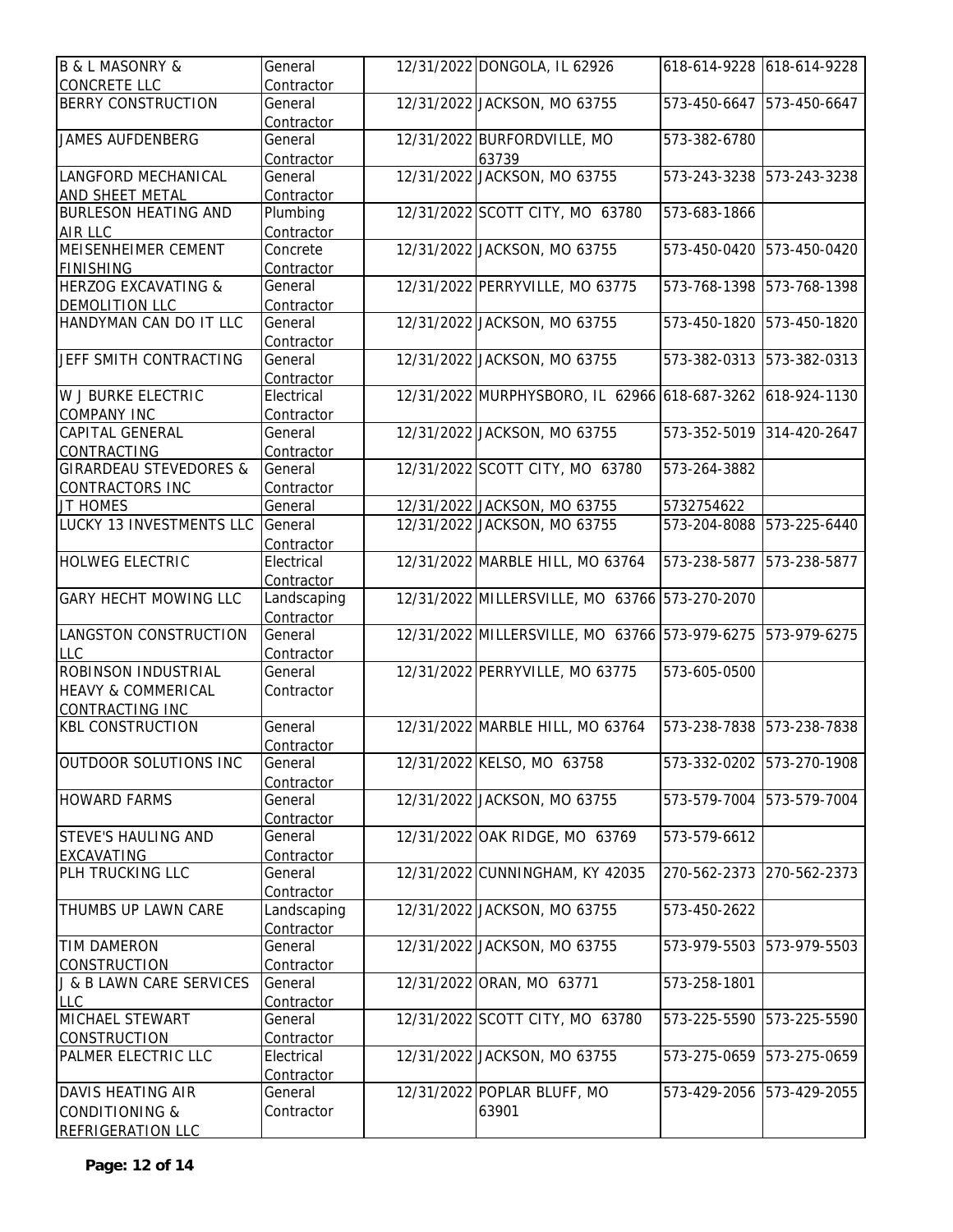| <b>GIPSON CONSTRUCTION</b>        | General               | 12/31/2022 SIKESTON, MO 63801                  |              | 573-471-3737 573-620-0158 |
|-----------------------------------|-----------------------|------------------------------------------------|--------------|---------------------------|
| <b>COMPANY INC</b>                | Contractor            |                                                |              |                           |
| TITAN SOLAR POWER MO              | General               | 12/31/2022 MESA, AZ 85210                      | 480-237-2375 | 816-898-4276              |
| <b>INC</b>                        | Contractor            |                                                |              |                           |
| ELITE CONCRETE LLC                | Concrete              | 12/31/2022 MILLERSVILLE, MO 63766 573-579-8021 |              | 573-450-7575              |
|                                   | Contractor            |                                                |              |                           |
| <b>B &amp; B CUSTOM HOMES LLC</b> | General               | 12/31/2022 ALTENBURG, MO 63732                 | 573-579-6331 | 573-450-3099              |
|                                   | Contractor            |                                                |              |                           |
| <b>DAVID SHUFFIT</b>              | General               | 12/31/2022 JACKSON, MO 63755                   | 573-450-4956 | 573-450-4956              |
|                                   | Contractor            |                                                |              |                           |
| JUST FIX IT-PLUMBING              | Plumbing              | 12/31/2022 JACKSON, MO 63755                   | 573-450-3521 | 573-450-3521              |
|                                   | Contractor            |                                                |              |                           |
| RANDY KING ELECTRIC               | Electrical            | 12/31/2022 CAPE GIRARDEAU, MO                  | 573-275-7674 | 573-275-7674              |
|                                   | Contractor            | 63701                                          |              |                           |
| NEWCO CONTRACTING LLC             | Concrete              | 12/31/2022 JACKSON, MO 63755                   | 573-382-7255 | 573-382-7255              |
|                                   | Contractor            |                                                |              |                           |
| <b>MARK VANLANDINGHAM</b>         | General               | 12/31/2022 JACKSON, MO 63755                   | 573-275-1089 | 573-275-1089              |
|                                   | Contractor            |                                                |              |                           |
| <b>SOUTHEAST PLUMBING</b>         | Plumbing              | 12/31/2022 JACKSON, MO 63755                   | 573-225-4409 | 573-225-4409              |
|                                   | Contractor            |                                                |              |                           |
| PIKE CONTRACTING                  | General               | 12/31/2022 JACKSON, MO 63755                   | 573-450-7434 | 573-450-7434              |
|                                   |                       |                                                |              |                           |
| <b>ROCKHILL &amp; SONS</b>        | Contractor<br>General | 12/31/2022 JACKSON, MO 63755                   | 573-450-2652 |                           |
|                                   |                       |                                                |              |                           |
|                                   | Contractor            |                                                |              |                           |
| LANCE COTNER ELECTRIC             | Electrical            | 12/31/2022 CAPE GIRARDEAU, MO                  | 573-290-2272 | 573-270-8134              |
| <b>LLC</b>                        | Contractor            | 63701                                          |              |                           |
| <b>COUBOI LLC</b>                 | General               | 12/31/2022 JACKSON, MO 63755                   | 573-987-7705 | 573-576-8254              |
|                                   | Contractor            |                                                |              |                           |
| LEGIT CONCRETE LLC                | Concrete              | 12/31/2022 MARBLE HILL, MO 63764               | 5732709813   | 5732709813                |
| <b>KENNY LINCOLN</b>              | General               | 12/31/2022 BURFORDVILLE, MO                    | 573-450-5678 | 573-450-5678              |
| <b>CONSTRUCTION LLC</b>           | Contractor            | 63739                                          |              |                           |
| <b>WINKLER PLUMBING &amp;</b>     | General               | 12/31/2022 PERRYVILLE, MO 63775                | 573-547-1150 | 573-768-0033              |
| <b>HEATING INC</b>                | Contractor            |                                                |              |                           |
| <b>TRILLER MASONRY LLC</b>        | <b>Brick</b>          | 12/31/2022 PERRYVILLE, MO 63775                | 573-768-5009 |                           |
|                                   | Contractor            |                                                |              |                           |
| AUGUSTA LAWN CARE OF              | Landscaping           | 12/31/2022 SCOTT CITY, MO 63780                | 573-380-4663 | 573-380-4663              |
| <b>JACKSON</b>                    | Contractor            |                                                |              |                           |
| PENZEL CONSTRUCTION CO            | General               | 12/31/2022 JACKSON, MO 63755                   |              | 573-243-8191 573-979-9700 |
| <b>INC</b>                        | Contractor            |                                                |              |                           |
| AA CONSTRUCTION LLC               | General               | 12/31/2022 JACKSON, MO 63755                   | 8062021146   | 806-202-1146              |
|                                   | Contractor            |                                                |              |                           |
| MILLER CONTRACTING AND            | General               | 12/31/2022 CAPE GIRARDEAU, MO                  | 573-724-3116 | 406-794-9523              |
| ELECTRICAL LLC                    | Contractor            | 63702                                          |              |                           |
| SEYER EXCAVATION AND              | General               | 12/31/2022 CAPE GIRARDEAU, MO                  | 573-837-3483 |                           |
| <b>CONCRETE</b>                   | Contractor            | 63701                                          |              |                           |
| <b>VANGENNIP HOMES LLC</b>        | General               | 12/31/2022 JACKSON, MO 63755                   | 573-450-0102 | 573-450-0102              |
|                                   | Contractor            |                                                |              |                           |
| LILEY CONSTRUCTION                | General               | 12/31/2022 JACKSON, MO 63755                   | 573-587-1313 | 573-587-1313              |
|                                   |                       |                                                |              |                           |
| HAPPY CONSTRUCTION AND            | Contractor            |                                                | 573-382-2124 | 573-382-2124              |
|                                   | General               | 12/31/2022 JACKSON, MO 63755                   |              |                           |
| RENTAL INVESTMENT                 | Contractor            |                                                |              |                           |
|                                   |                       |                                                |              |                           |
| JOHNSON CONSTRUCTION              | General               | 12/31/2022 LAFAYETTE, TN 37083                 | 615-388-5817 | 615-388-5817              |
| <b>LLC</b>                        | Contractor            |                                                |              |                           |
| <b>HEARTLAND PLUMBING</b>         | Plumbing              | 12/31/2022 JACKSON, MO 63755                   | 573-382-1888 | 573-382-1888              |
|                                   | Contractor            |                                                |              |                           |
| L & K USED AFFORDABLE             | General               | 12/31/2022 JACKSON, MO 63755                   | 573-576-5909 | 573-579-1700              |
| <b>APPLIANCES</b>                 | Contractor            |                                                |              |                           |